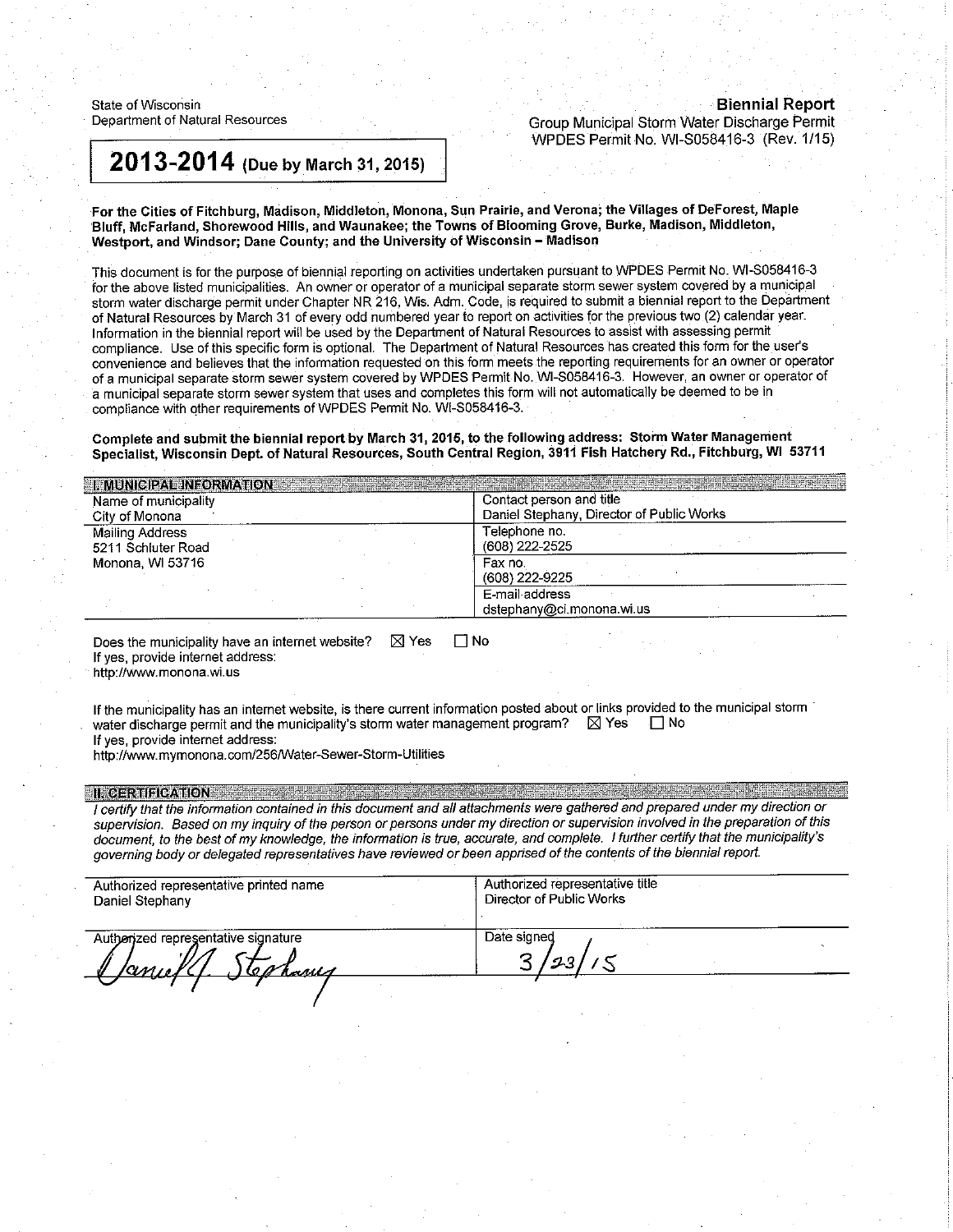Group Municipal Storm Water Discharge Permit WPDES Permit No. WI-S058416-3 (Rev. 1/15) Page 2

#### **III. GENERAL INFORMATION**

a. Has the municipality made any changes under its legal authority that affects implementation of the requirements of the municipal storm water discharge permit (e.g., changes to ordinances)?  $\boxtimes$  Yes  $\Box$  No If yes, describe the changes in **Appendix A**.

b. List the people who attended quarterly meetings on behalf of the municipality and indicate the quarterly meetings in which the municipality was represented for the reporting year.

| Name                                                                                                                            | Title                                                  |                               |                         | Affiliation                                       |
|---------------------------------------------------------------------------------------------------------------------------------|--------------------------------------------------------|-------------------------------|-------------------------|---------------------------------------------------|
| Sarah Church, PE                                                                                                                |                                                        | <b>Engineering Consultant</b> |                         | Vierbicher/City of Monona                         |
| Daniel Stephany                                                                                                                 |                                                        | Director of Public Works      |                         | City of Monona                                    |
|                                                                                                                                 |                                                        |                               |                         |                                                   |
| c. Quarterly meetings represented:                                                                                              | $\boxtimes$ February 2013<br>$\boxtimes$ February 2014 | $\boxtimes$ May 2013          | $\boxtimes$ August 2014 | $\boxtimes$ August 2013 $\boxtimes$ November 2013 |
| d Describe in <b>Appendix A</b> how the municipality internally coordinates implementation of the requirements of the municipal |                                                        |                               |                         |                                                   |

d. Describe in **Appendix A** how the municipality internally coordinates implementation of the requirements of the municipality of the municipality of the municipality of the municipality of the municipality of the municipa storm water discharge permit between the municipality's agencies, departments, and programs. Provide any documentation on how this was accomplished, such as meeting agendas, minutes, memos, etc.

e. Describe in **Appendix A** how elected and municipal officials and appropriate staff are kept apprised of the municipal storm water discharge permit. Provide any documentation on how this was accomplished, such as meeting agendas, minutes, memos, etc.

f. Has the municipality prepared its own municipal-wide storm water management plan?  $\boxtimes$  Yes  $\Box$  No

If yes, date of storm water management plan: 12/31/14

g. Describe in **Appendix A** how the requirements of the municipal storm water discharge permit are incorporated into master planning activities, neighborhood plans, development plans, or other comprehensive planning activities.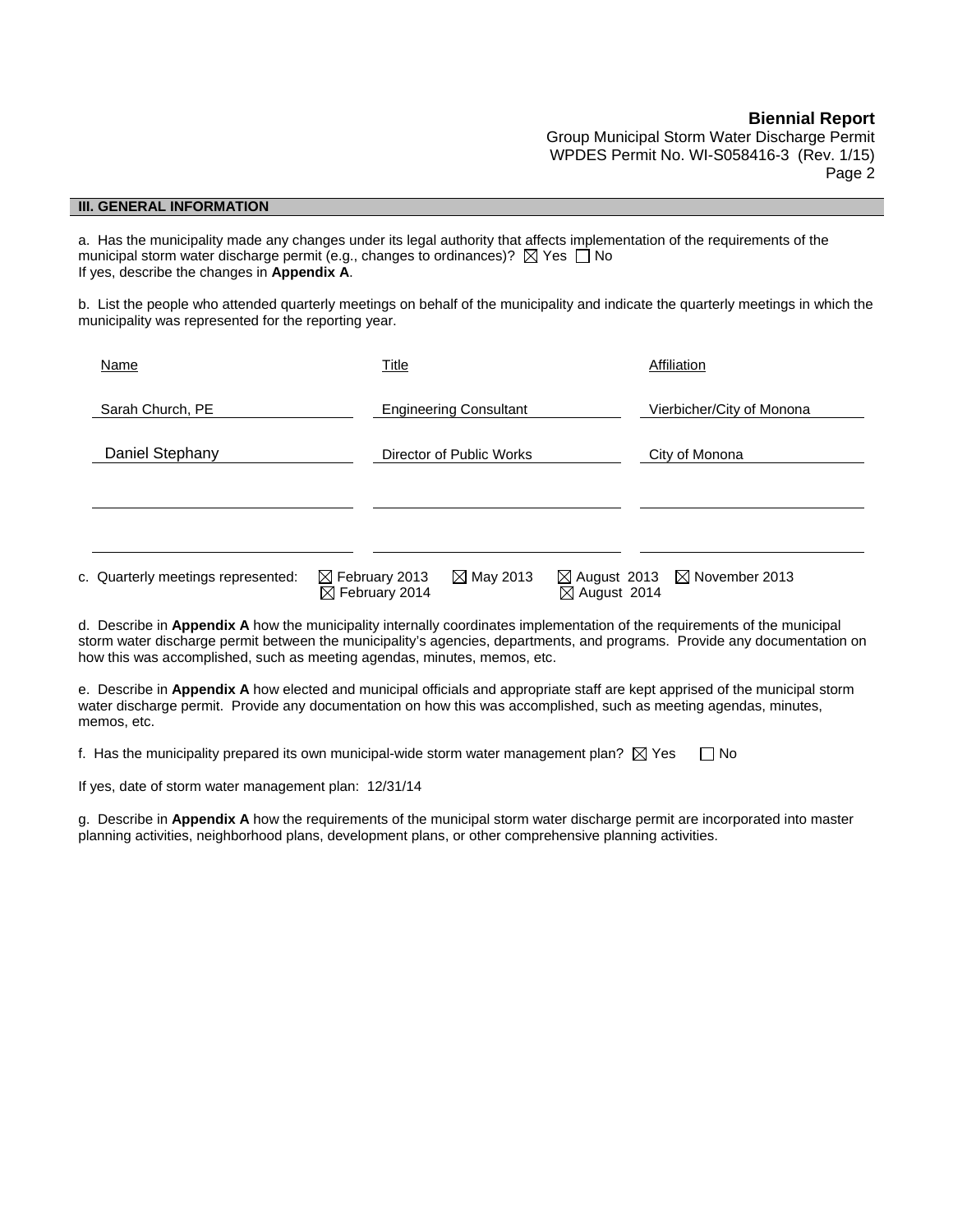Group Municipal Storm Water Discharge Permit WPDES Permit No. WI-S058416-3 (Rev. 1/15) Page 3

#### **IV. Permit Conditions**

#### **a. Public Education and Outreach**

#### Dane County only:

1. Has any municipality failed to submit its financial contribution in accordance with the *Intergovernmental Agreement to Create*  and Fund a Position Responsible for Storm Water Management Education and Outreach?  $\Box$  Yes  $\Box$  No If yes, list municipalities:

2. Describe in **Appendix B** the Information and Education plan implementation and activities for the reporting year(s), including any materials produced and their distribution. Provide examples. Include an assessment of the effectiveness of reaching targeted audiences and delivery of intended messages.

#### All municipalities:

3. Describe in **Appendix B** how any materials produced by Dane County on behalf of the municipality have been used and/or distributed. Provide examples.

4. Describe in **Appendix B** any individual information and education activities undertaken for the reporting year, including any materials produced and their distribution. Provide examples. Include an assessment of the effectiveness of reaching targeted audiences and delivery of intended messages.

#### **b. Public Involvement and Participation**

1. The group permit requires that the information in this biennial report be an agenda item for discussion before the appropriate governing board(s) or council(s) contemporaneous with the submittal of the biennial report to the Department of Natural Resources. Accordingly, please provide the following information:

2. Name of board(s)/council(s): City of Monona Public Works Committee

3. Date(s) of meeting(s) to discuss the biennial report: March 4, 2015

4. Describe in **Appendix B** the opportunities and types of forums for public involvement and participation in permit related activities that occurred during the reporting year. Include an assessment of the effectiveness of efforts to involve the public and the level of participation.

#### **c. Illicit Discharge Detection and Elimination**

1. Describe in **Appendix B** the illicit discharge detection and elimination program developed to comply with the permit. Include information on the municipality's strategy to prevent, detect, and eliminate all types of illicit discharges; how priorities are established for field screening and the methodologies to be used for field screening; and procedures for responding to and rectifying illicit discharges to the MS4, including spills, improper disposal of waste or dumping. Also include and assessment of the effectiveness of detection and elimination of illicit discharges, prevention of improper disposal of waste and dumping, the handling of spills, and any enforcement efforts involving these activities.

2. Has the municipality performed any field screening for the reporting year?  $\Box$  Yes  $\boxtimes$  No If yes, please provide documentation in **Appendix B** the results of the field screening.

3. Has the municipality investigated any instances of spills, improper disposal of waste or dumping?  $\Box$  Yes  $\boxtimes$  No If yes, please provide documentation in **Appendix B** the results of the investigations.

4. Describe in **Appendix B** how the municipality facilitates public reporting of illicit discharges.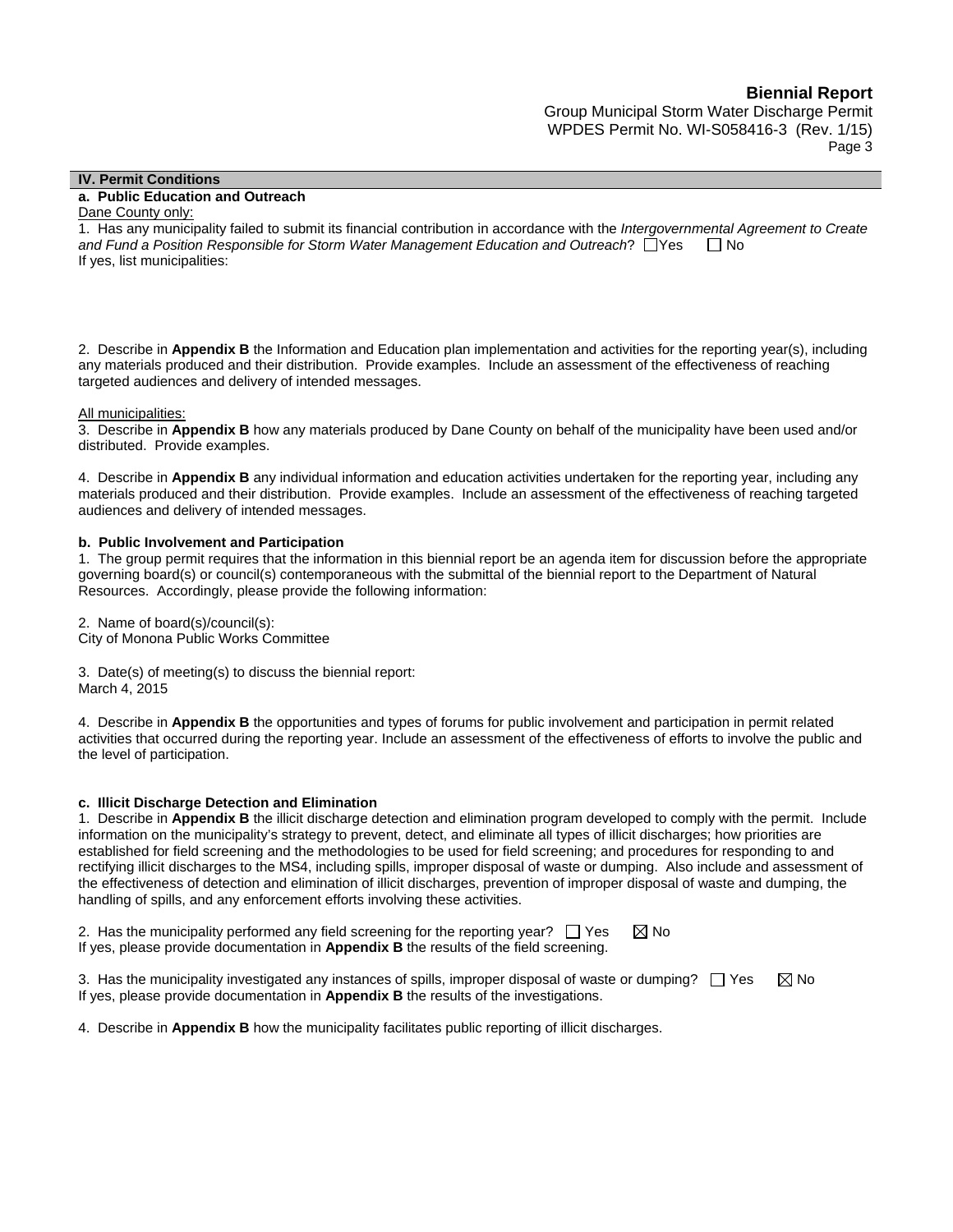Group Municipal Storm Water Discharge Permit WPDES Permit No. WI-S058416-3 (Rev. 1/15) Page 4

#### **d. Construction Site Pollution Control**

1. Does the municipality notify landowners who apply for local construction or land disturbing permits of the possible applicability of Subchapter III of Chapter NR 216, Wis. Adm. Code, *Construction Site Storm Water Discharge Permits*, to the landowners' construction projects?  $\boxtimes$  Yes  $\Box$  No

If yes, please explain the process for providing this notification. If no, please explain why this notification is not provided.

Landowners are notified of the applicability of Subchapter III of Chapter NR 216, Wis. Adm. Code by the City of Monona

Erosion Control Permit application.

2. Describe in **Appendix B** the procedures the municipality employs to incorporate timely consideration of potential water quality impacts from construction sites and that ensure implementation of the standards of ss. NR 151.11 and 151.23, Wis. Adm. Code, or equivalent local standards. Be specific of when in the review and approval process this is done, and how the municipality ensures compliance with the standards.

3. Describe in **Appendix B** the procedures the municipality employs for the inspection of construction sites and enforcing erosion control standards. Provided documentation of any enforcement actions taken that resulted in the issuance of a stop work order, citation, or summons for a construction site where one or more acre of land is disturbed. Include the name and address of the landowner, the site name and location, date(s) of violation(s), type of violation(s), and the status of resolution of the enforcement action.

4. List the name, title, address, telephone number, e-mail address, and duties of all persons designated with the responsibility to ensure implementation of the standards of ss. NR 151.11 and 151.23, Wis. Adm. Code, or equivalent local standards.

1. Daniel Stephany, D.P.W., 5211 Schluter Road, Monona, WI, (608) 222-2525, dstephany@ci.monona.wi.us

2. Martin Pilger, Building Inspector, 5211 Schluter Road, Monona, WI, (608) 222-2525, bldinspec@ci.monona.wi.us

5. Include in **Appendix B** an assessment of the municipality's construction site pollution control program effectiveness in meeting the standards of ss. NR 151.11 and 151.23, Wis. Adm. Code, including enforcement efforts.

#### **e. Post-Construction Site Storm Water Management**

1. Describe in **Appendix B** the procedures the municipality employs to incorporate timely consideration of potential water quality impacts from construction sites and that ensure implementation of the standards of ss. NR 151.12 and 151.24, Wis. Adm. Code, or equivalent local standards. Be specific of when in the review and approval process this is done, and how the municipality ensures compliance with the standards.

2. Describe in **Appendix B** the procedures the municipality employs for inspecting the construction and installation of storm water best management practices and enforcement actions to ensure compliance with post-construction storm water management standards. Provided documentation of any enforcement actions taken that resulted in the issuance of a stop work order, citation, or summons for non-compliance with post-construction storm water management standards for sites where one or more acre of land is disturbed. Include the name and address of the landowner, the site name and location, date(s) of violation(s), type of violation(s), and the status of resolution of the enforcement action.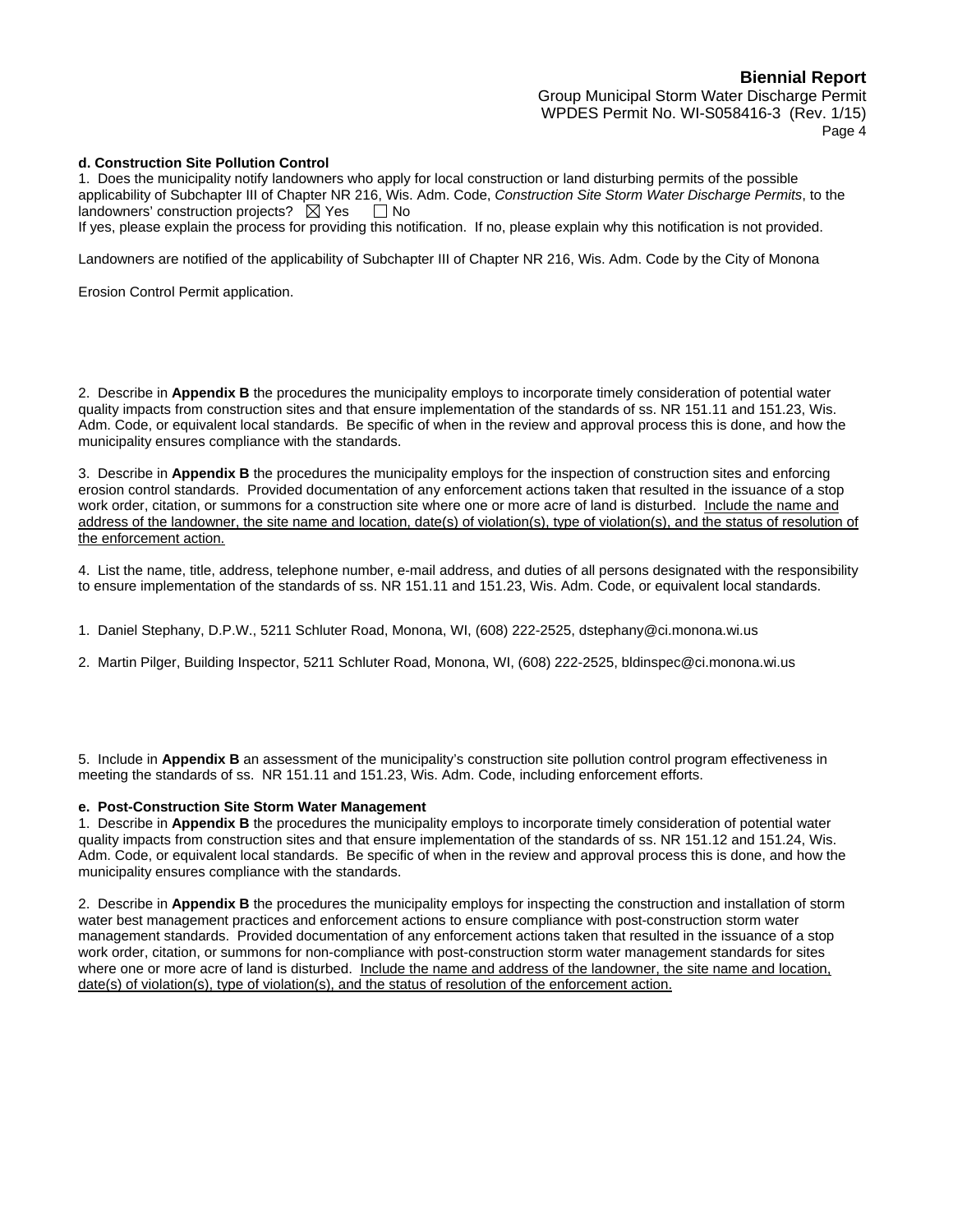Group Municipal Storm Water Discharge Permit WPDES Permit No. WI-S058416-3 (Rev. 1/15) Page 5

3. List the name, title, address, telephone number, e-mail address, and duties of all persons designated with the responsibility to ensure implementation of the standards of ss. NR 151.12 and 151.24, Wis. Adm. Code, or equivalent local standards, and the requirements of Subchapter III of Chapter NR 216, Wis. Adm. Code, *Construction Site Storm Water Discharge Permits*, where applicable.

- 1. Daniel Stephany, D.P.W., 5211 Schluter Road, Monona, WI, (608) 222-2525, dstephany@ci.monona.wi.us
- 2. Martin Pilger, Building Inspector, 5211 Schluter Road, Monona, WI, (608) 222-2525, bldinspec@ci.monona.wi.us

4. Include in **Appendix B** an assessment of the municipality's post-construction site storm water management program effectiveness in meeting the standards of ss. NR 151.12 and 151.24, Wis. Adm. Code, including enforcement efforts.

#### **f. Municipal Pollution Prevention**

1. List in **Appendix B** an inventory of long-term storm water best management practices owned, operated, managed, or maintained by the municipality. Include storm water basins, infiltration practices, treatment structures, and other practices for long-term water quality treatment. For each best management practice, provide the name, location, type of practice, and any maintenance activities undertaken for the practice during the reporting year. Also in **Appendix B**, provide a description of the maintenance procedures used and schedules for each long-term storm water best management practice and the approximate amount of solids collected (tons or cubic yards) from any structural control receiving maintenance.

2. Does the municipality perform catch basin cleaning?  $\boxtimes$  Yes  $\Box$  No If yes, approximate amount of solids collected (tons or cubic yards): 2013: 25 cy 2014: 30 cy. Describe in **Appendix B** the procedures used and schedules for catch basin cleaning. If no, explain:

3. Does the municipality perform street sweeping?  $\boxtimes$  Yes  $\Box$  No

If yes, approximate number of street miles swept: 2013: 530 2014: 530 ; approximate amount of solids collected (tons or cubic yards):

2013: 40 cy 2014: 164 cy . Describe in **Appendix B** the procedures used and schedules for street sweeping. If no street sweeping is performed, explain:

4. Describe in **Appendix B** the municipality's procedures for roadway snow removal and de-icing. Provide information on what practice and procedures the municipality has implemented in consideration of water quality impacts from snow removal and deicing. Include an estimate of the annual amount of salt and/or sand used for roadway de-icing.

5. Does the municipality haul snow to off-site disposal locations?  $\Box$  Yes  $\boxtimes$  No If yes, provide in **Appendix B** the location of all off-site snow disposal locations and describe what practices and procedures are used to protect water quality from snow and ice melt from the disposal site.

6. Does the municipality own or operate salt storage facilities?  $\boxtimes$  Yes  $\Box$  No If yes, provide in **Appendix B** the locations of all salt storage facilities. Are all salt storage facilities managed in accordance with Chapter TRANS 277, Wis. Adm. Code?  $\boxtimes$  Yes  $\Box$  No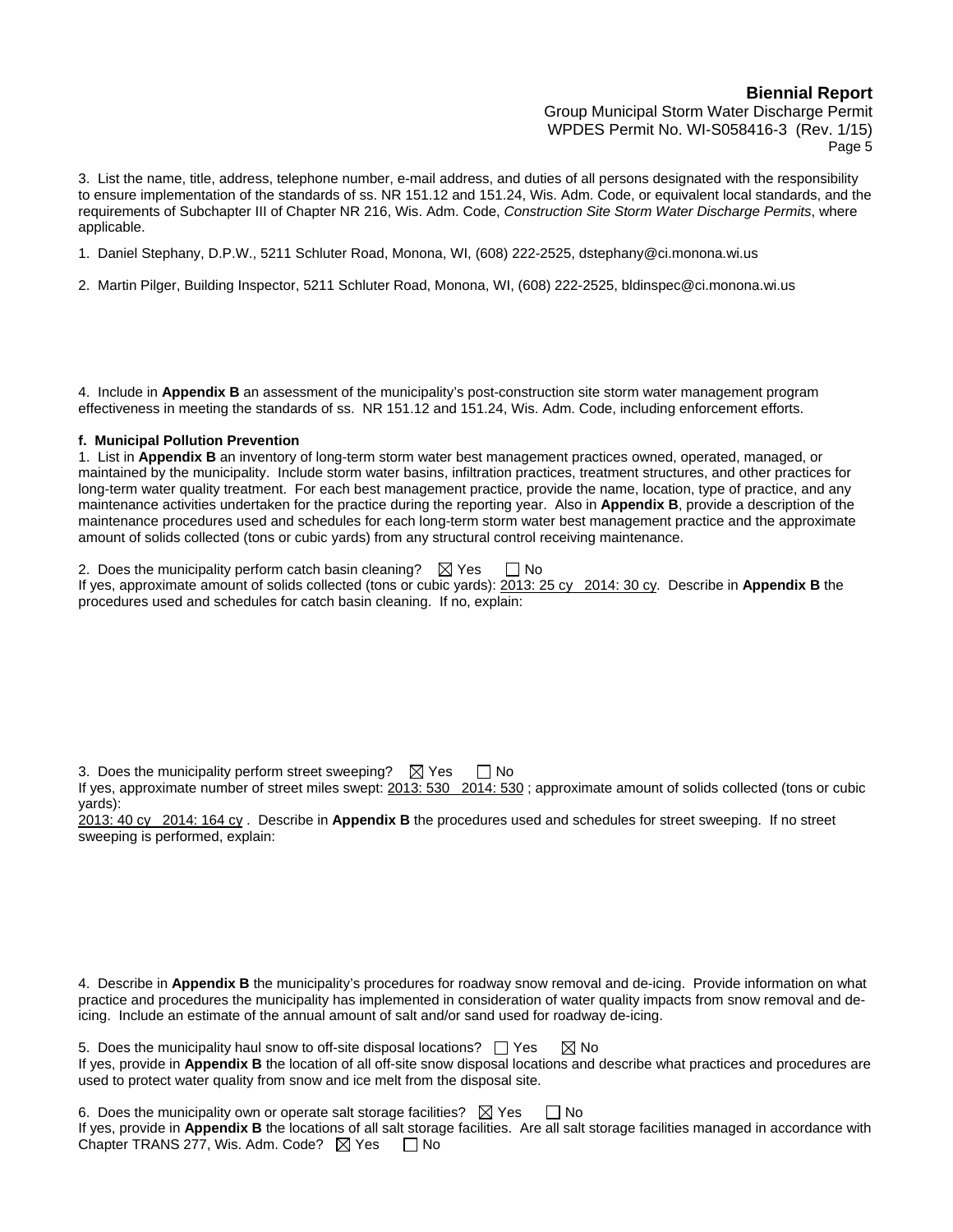Group Municipal Storm Water Discharge Permit WPDES Permit No. WI-S058416-3 (Rev. 1/15) Page 6

7. Does the municipality provide curbside pickup service for leaves, yard waste, and grass clippings?  $\boxtimes$  Yes  $\Box$  No If yes, approximate amount of material collected (tons or cubic yards): 2013: 8,200 cy 2014: 8,350 cy, leaves only

8. Describe in **Appendix B** the municipality's procedures for the collection of leaves, yard waste, and grass clippings, and/or instruction to citizens for on-site management of these items. Provide the location of sites used by the municipality or citizens for the disposal of leaves, yard waste, and grass clippings.

9. Describe in **Appendix B** the municipality's policies and procedures for the use and application of lawn and garden fertilizers on municipally controlled properties. Include information on how these policies and procedures address pollution prevention efforts.

10. Describe in **Appendix B** any local program the municipality employs to regulate the private use of lawn and garden fertilizers.

11. Include in **Appendix B** an assessment of the effectiveness of the municipality's pollution prevention efforts through the municipal pollution prevention program.

#### **g. Developed Urban Area Standard**

1. Has the municipality completed a pollutant-loading analysis to assess compliance with the TSS reduction developed urban area performance standard?  $\boxtimes$  Yes  $\Box$  No Model used: WinSLAMM Version: 10.1 Reduction %: 40

In **Appendix B, please list or reference all practices that are currently in place that will be used to meet the TSS reduction percentage reported above. Additionally, please describe any maintenance activities that have occurred for these practices in 2013-2014.** 

2. Has the municipality completed an evaluation of all municipal owned or operated structural flood control facilities to determine the feasibility of retrofitting to increase TSS removal?  $\Box$  Yes  $\Box$  No If yes, describe in **Appendix B**.

| <b>V. STORM SEWER SYSTEM MAP</b>                                                                                   |
|--------------------------------------------------------------------------------------------------------------------|
| City of Madison only:                                                                                              |
| a. Has any municipality failed to submit its hard copy changes for the storm sewer system map by January 31, 2015? |

 $\Box$  Yes  $\Box$  No If yes, list municipalities:

b. Attach in **Appendix C** a copy of the updated storm sewer system map.

All municipalities:

c. Has the municipality updated and maintained documentation of all storm sewer outfalls from its MS4 to waters of the state?  $\boxtimes$  Yes  $\qquad \Box$  No

#### **VI. Water Quality Concerns**

a. Does any part of the MS4 discharge to outstanding resource water (ORW) or exceptional resource water (ERW) listed under s. NR 102.10 or 102.11, Wis. Adm. Code? A list of ORWs and ERWs may be found on the Department's Internet site at: http://dnr.wi.gov/topic/SurfaceWater/orwerw.html

b.  $\Box$  Yes  $\Box$  No If yes, list: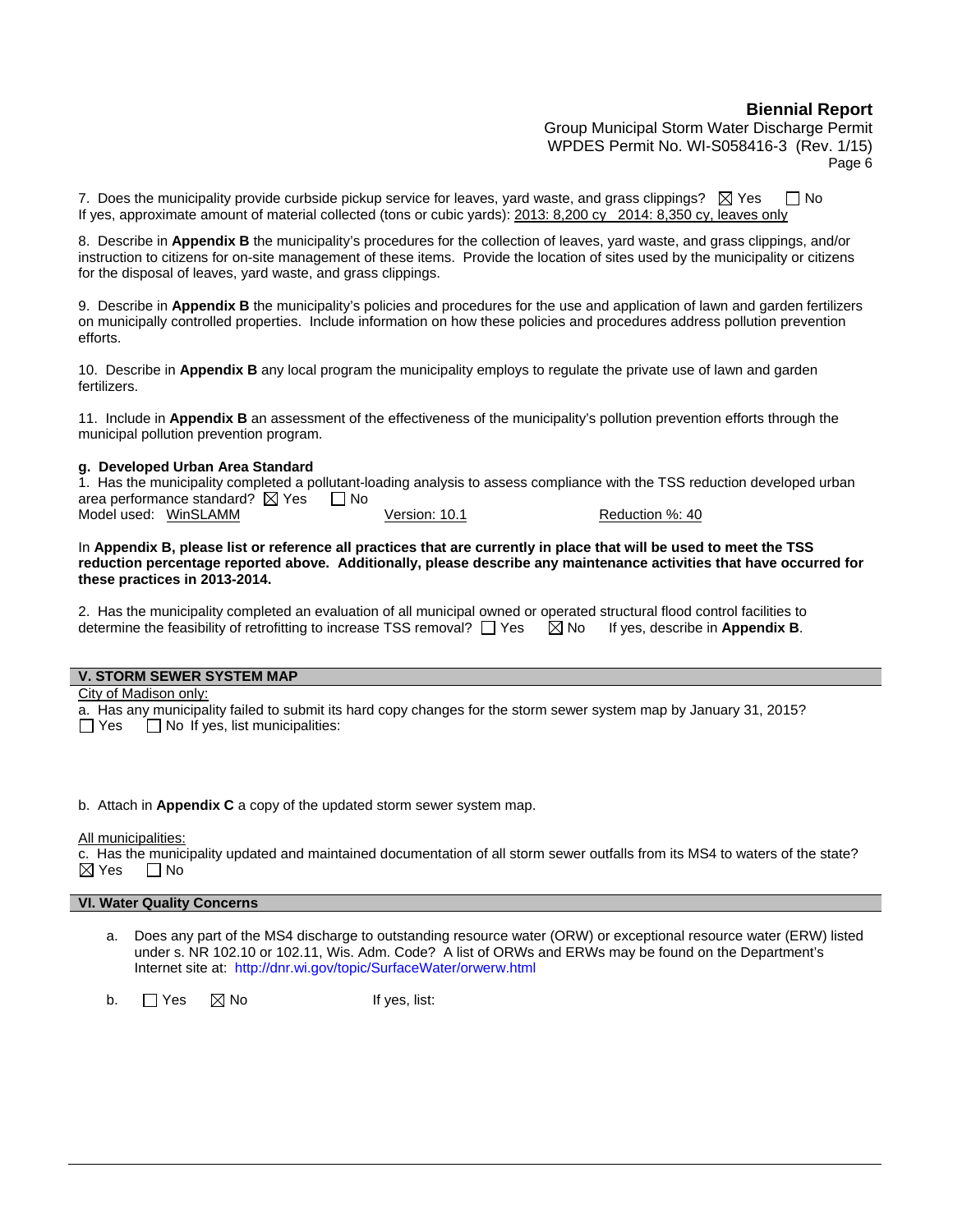Group Municipal Storm Water Discharge Permit WPDES Permit No. WI-S058416-3 (Rev. 1/15) Page 7

b. Does any part of the MS4 discharge to an impaired waterbody listed in accordance with section 303(d)(1) of the federal Clean Water Act, 22 USC § 1313(d)(1)(C)? A list of the most current Wisconsin impaired waterbodies may be found on the Department's Internet site at: http://dnr.wi.gov/topic/impairedwaters/  $\boxtimes$  Yes  $\Box$  No If yes, identify the following information in **Appendix D**:

- Impaired Waterbody to which the MS4 discharges.
- Description of actions municipality has taken to comply with section A(13) of the MS4 permit for discharges of pollutant(s) of concern to an impaired waterbody.
- c. In **Appendix D**, identify any known water quality improvements in the receiving water to which the MS4 discharges during the reporting period.
- d. In **Appendix D**, identify any known water quality degradation in the receiving water to which the MS4 discharges during the reporting period and what actions are being taken to improve the water quality in the receiving water:

#### **VII. ADDITIONAL INFORMATION**

a. Provide in **Appendix E** a description of any revisions or proposed revisions to any element of the municipality's storm water management program.

b. Provide in **Appendix E** an updated listing and contact information for any new industrial facilities that may be regulated under Subchapter II of NR 216, Wis. Adm. Code, and that have commenced operation during the reporting period.

c. Provide in **Appendix E** a summary of any other activities undertaken to comply with the conditions of this permit or other information you feel the Department of Natural Resources should be aware of.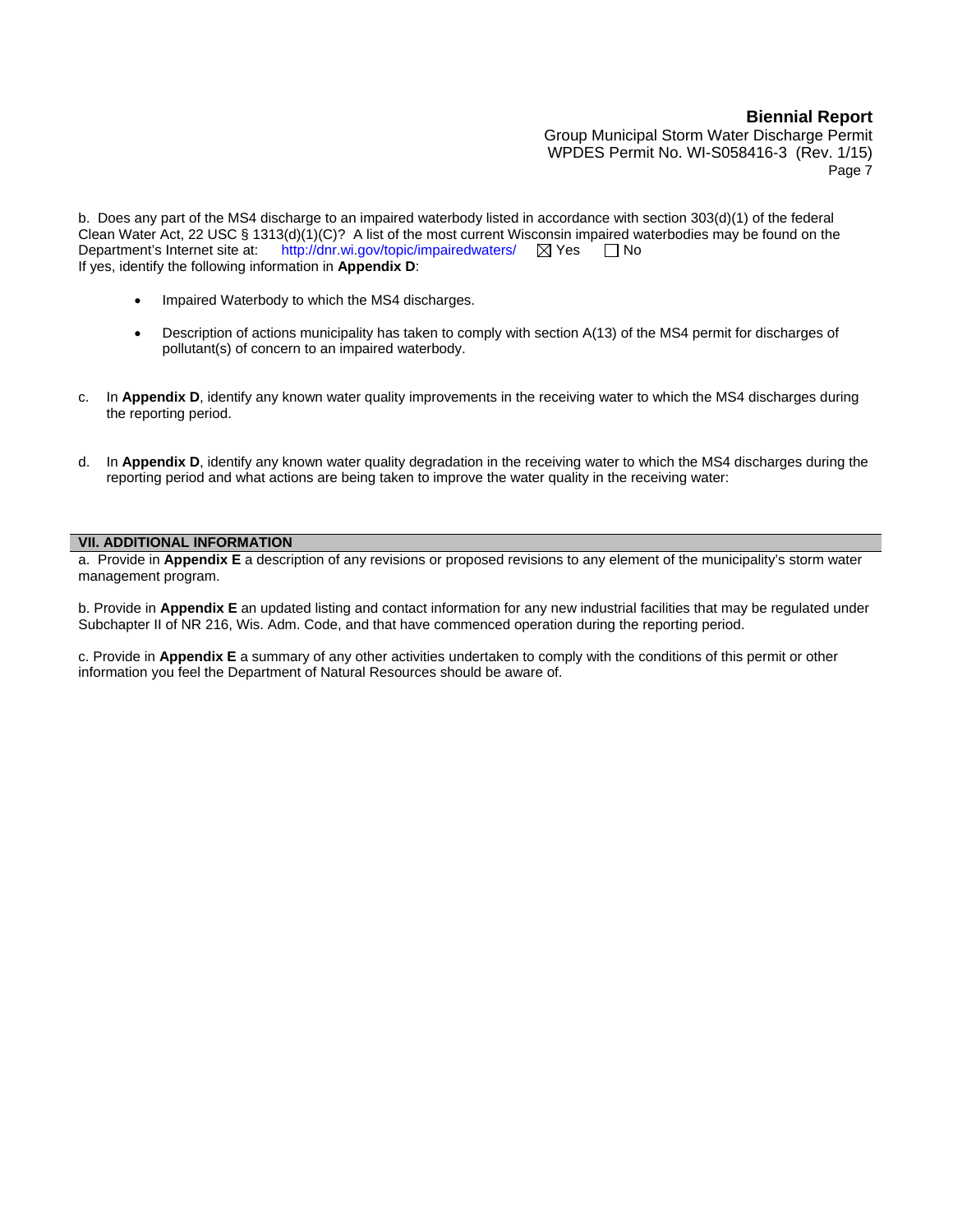Group Municipal Storm Water Discharge Permit WPDES Permit No. WI-S058416-3 (Rev. 1/15) Page 8

d. Complete the fiscal analysis table provided below.

|                                                                          | 2013 Annual        | 2014 Annual        |             |             |                        |
|--------------------------------------------------------------------------|--------------------|--------------------|-------------|-------------|------------------------|
| <b>Program Element</b>                                                   | <b>Expenditure</b> | <b>Expenditure</b> | 2015 Budget | 2016 Budget | <b>Source of Funds</b> |
| <b>Public Education and</b><br>Outreach                                  |                    |                    |             |             |                        |
| <b>Public Involvement</b><br>and Participation                           |                    |                    |             |             |                        |
| <b>Illicit Discharge</b><br><b>Detection and</b><br><b>Elimination</b>   |                    |                    |             |             |                        |
| <b>Construction Site</b><br><b>Pollution Control</b>                     |                    |                    |             |             |                        |
| <b>Post-Construction Site</b><br><b>Storm Water</b><br><b>Management</b> |                    |                    |             |             |                        |
| <b>Municipal Pollution</b><br><b>Prevention</b>                          |                    |                    |             |             |                        |

e. What is the overall estimated annual cost to the municipality for compliance with the permit in 2013? \$520,702 2014? \$454,716

| f. Has the municipality implemented a storm water utility? $\boxtimes$ Yes $\Box$ No, but considering $\Box$ No, and not considering             |  |
|--------------------------------------------------------------------------------------------------------------------------------------------------|--|
| If yes, provide a description of the storm water utility in Appendix E and any additional information that will assist the Department of Natural |  |
| Resources in understanding how the utility works in your municipality.                                                                           |  |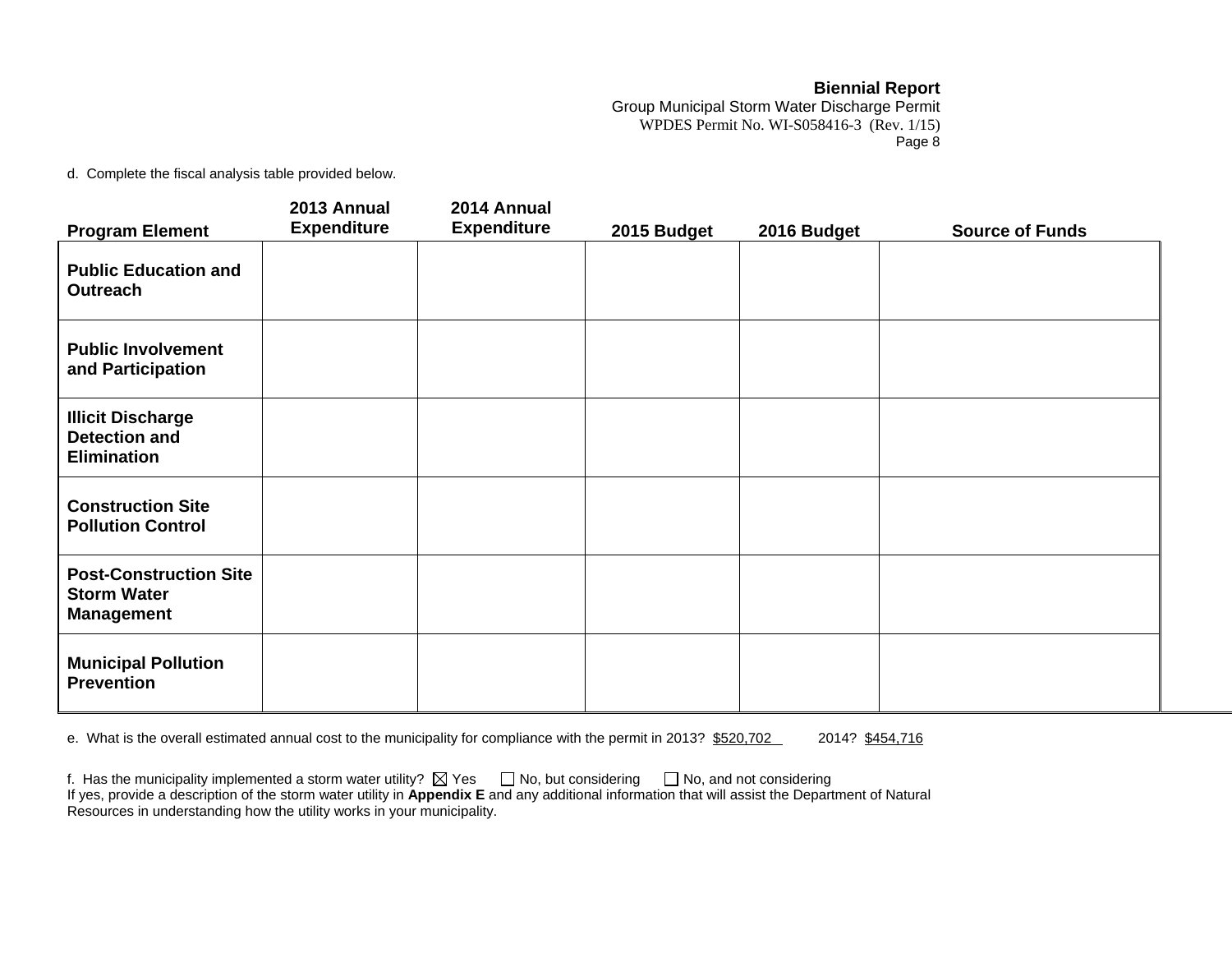## **Appendix A General Information**

#### **III.a. Has the municipality made any changes under its legal authority that affects implementation of the requirements of the municipal storm water discharge permit (e.g., changes to ordinances)?**

Adequate legal authority was established in a legal opinion from City Attorney William Cole in his memo dated September 30, 2004 and documented in the 2004 Annual Report. The City of Monona Public Works Committee recommended adoption of revised stormwater and erosion control ordinances to the City Council. In turn, the City Council adopted the proposed revisions to the stormwater and erosion control ordinances on December 15, 2014. The intent of the ordinance revisions was to keep the city's stormwater and erosion control ordinances current with Dane County and Wisconsin Department of Natural Resources stormwater and erosion control requirements. Some of the more significant changes included adding weekly and after every 0.5 inch rainfall event construction site inspection requirement, and updating New Development run-off rate control and infiltration design standards.

#### **III.d. Describe how the municipality internally coordinates implementation of the requirements of the municipal storm water discharge permit between the municipality's agencies, departments, and programs. Provide any documentation on how this was accomplished, such as meeting agendas, minutes, memos, etc.**

The Public Works Department is responsible for implementing the operational components of the storm water discharge permit. The Public Works Department is responsible for municipal erosion control and post-construction stormwater control at all redeveloped areas. Daily staff meetings are held to coordinate public works activities including street sweeping, catch basin cleaning and stormwater facility maintenance activities.

#### **III.e. Describe how elected and municipal officials and appropriate staff are kept apprised of the municipal storm water discharge permit. Provide any documentation on how this was accomplished, such as meeting agendas, minutes, memos, etc.**

The Public Works Committee receives monthly updates on public works crew activities including street sweeping, catch basin cleaning and stormwater facility maintenance activities. Also, the committee is provided a copy of the annual report. The Plan Commission, Public Work Committee and Common Council are all involved with meeting the terms and conditions of the stormwater permit related to new redevelopment. As projects arise that either directly or indirectly involve the stormwater permit, these committees and the Common Council discuss the permit requirements and inspections.

#### **III.g. Describe how the requirements of the municipal storm water discharge permit are incorporated into master planning activities, neighborhood plans, development plans, or other comprehensive planning activities.**

Monona is a developed and land locked community with a very small stock of available properties. Most development that occurs is redevelopment of existing underutilized parcels. The city's stormwater and erosion control ordinance requires private stormwater facilities be constructed as part of redevelopment. The performance standards in the ordinance for private stormwater facilities ensures redevelopment of these parcels will reduce stormwater runoff and increase stormwater quality from the parcels thereby reducing the city's overall runoff and improving stormwater quality. Public storm water treatment facilities needed to meet the municipal stormwater discharge permit requirements are planned on city owned parcels such as street right-of-way and city park space.

The planning documents take the requirements of the municipal stormwater permit into account by describing specific methods to incorporate these requirements in the design. For example, the planning document "Urban Design Guidelines for Monona Drive" (2005) incorporates grassed swales and infiltration areas into the redesign of Monona Drive.

Chapter 5 of the 2004 City Comprehensive Plan has a number of goals related to the stormwater permit including:

- a. Preserve environmental corridors, scenic views, natural land and areas of ecological significance.
- b. Encourage conservation practices that improve the quality of the land, water and air.
- c. Preserve primary wetlands in their natural state and conserve soils, water and forest resources.

d. Encourage the proper handling of wastes and chemicals so that they have a minimal adverse effect on health and the environment.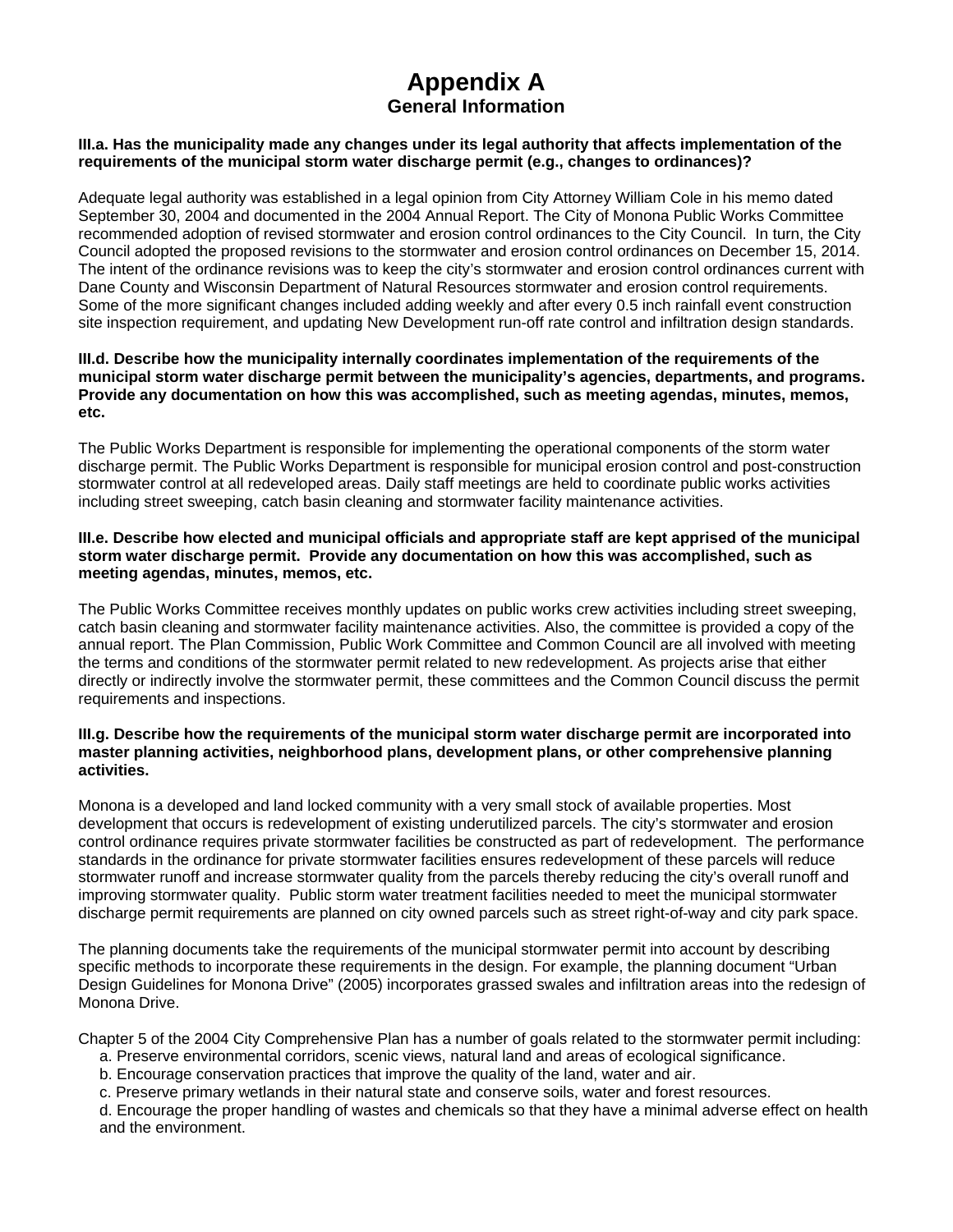The City of Monona 2014-2016 Strategic Plan includes the goal of improving storm water management and executing the City's cleanwater initiatives to create a sustainable community.

The City's Master Storm Water Management Plan (SWMP), finalized in December, 2014, was developed to guide the City in selecting the most cost-effective storm water management options to meet the anticipated MS4 stormwater requirements when the permit is renewed. The City will review this plan annually during its budgeting process to plan storm water best management projects that best help it achieve compliance with the upcoming regulatory requirements.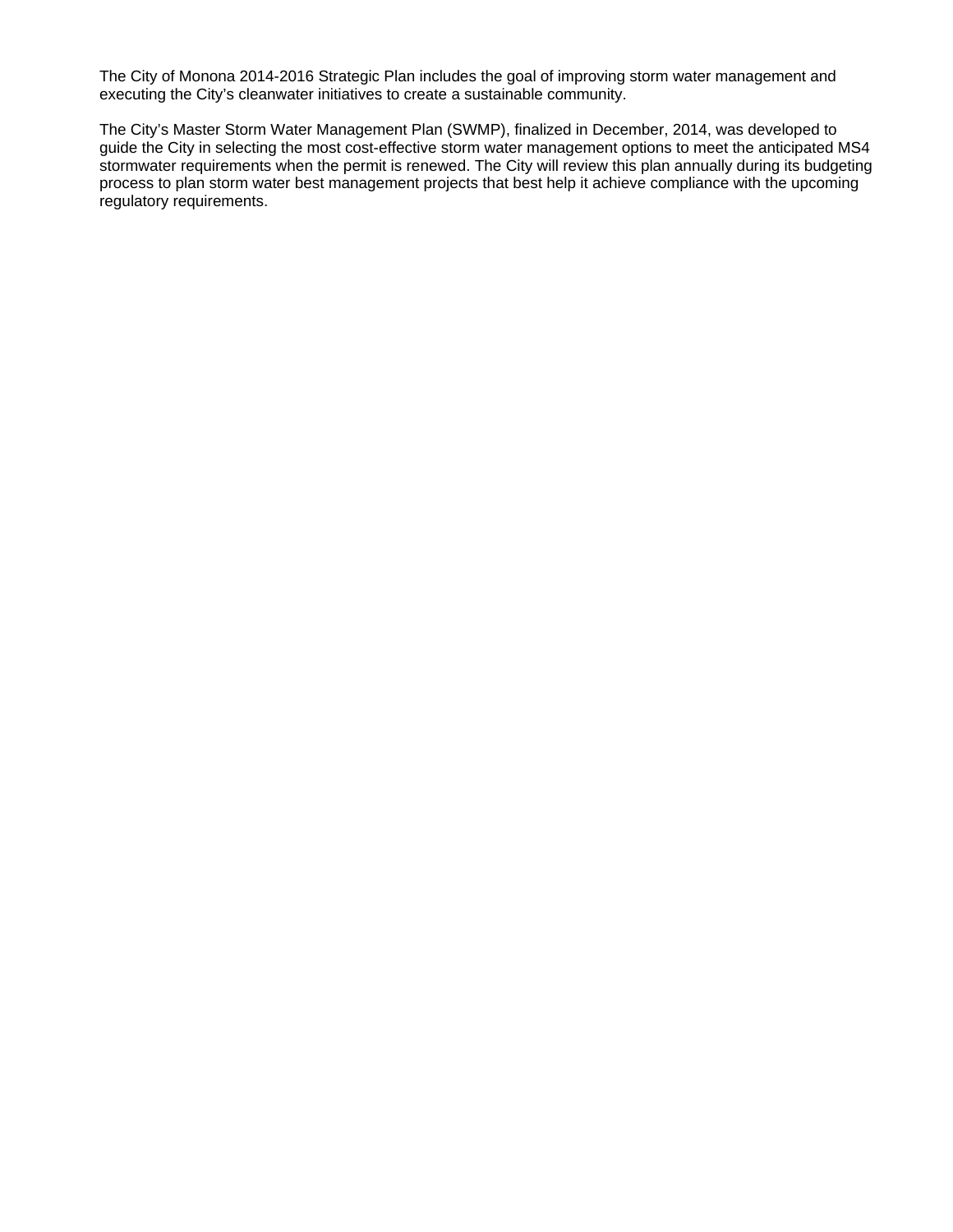# **Appendix B Storm Water Management Program**

#### **IV.a.3 Describe how any materials produced by Dane County on behalf of the municipality have been used and/or distributed. Provide examples.**

Brochures on proper disposal of paint waste and hazardous waste disposal are available at the City Hall for public use. All of the brochures and publications produced by the Dane County Office of Lakes and Watersheds are available to Monona residents via a link on the City's website (http://www.mymonona.com//256/Water-Sewer-Storm-Utilities).

#### **IV.a.4. Describe any individual information and education activities undertaken for the reporting year, including any materials produced and their distribution. Provide examples. Include an assessment of the effectiveness of reaching targeted audiences and delivery of intended messages.**

The City provides the Stormwater and Erosion Control Permit and Stormwater Fee Credit Application on it's website. The City website also provides a link to the Dane County Office of Lakes & Watershed website where additional links and information are provided to interested viewers.

The City worked closely with MAMSWaP to collaborate on outreach efforts by them. "Love your Lakes" signs and drink coasters were distributed to members of the community. Information on salt use and leaf management was included in the City's Bi-annual newsletter.

#### **IV.b.4. Describe the opportunities and types of forums for public involvement and participation in permit related activities that occurred during the reporting year. Include an assessment of the effectiveness of efforts to involve the public and the level of participation.**

The public can comment on permit related activities at the Public Works Committee meetings. The public is invited to participate in the public hearings at Plan Commission meetings were proposed erosion control and stormwater management facilities for redevelopment sites are reviewed, discussed, and approved. Several of the public hearings at the plan commission meetings have been well attended.

#### **IV.c.1. Describe the illicit discharge detection and elimination program developed to comply with the permit. Include information on the municipality's strategy to prevent, detect, and eliminate all types of illicit discharges; how priorities are established for field screening and the methodologies to be used for field screening; and procedures for responding to and rectifying illicit discharges to the MS4, including spills, improper disposal of waste or dumping. Also include and assessment of the effectiveness of detection and elimination of illicit discharges, prevention of improper disposal of waste and dumping, the handling of spills, and any enforcement efforts involving these activities.**

The City of Monona has 105 storm sewer outfalls within its city limits. Of these 105 storm sewer outfalls, 18 drain major watersheds and 87 drain minor watersheds. Each of these outfalls drains to either Lake Monona or the Yahara River (downstream of Lake Monona). Monona completed a field inventory of 98 outfalls operated by the City from June 13-17, 2005. No illicit discharges were detected during that field survey. The City Public Works Department initiated an inventory and inspection program of storm sewer outfalls to update the 2005 field inventory. These inspections include noting indications of illicit discharge such as strong chemical smells, floating oils, unnatural colors, excessive foaming, etc. In 2012, 87 outfalls were inspected. Beginning in 2015, the city plans to commence a rotating inspection of one-third of the outfalls per year.

## **IV.c.2. Has the municipality performed any field screening for the reporting year? If yes, please provide documentation of the results of the field screening.**

No field screening was performed in 2013 and 2014. The City Public Works Department inspected and inventoried 87 storm sewer outfalls in 2012. Signs of potential illicit discharge were observed at 14 of the 87 inspected outfalls. The City plans to re-inspect these 14 outfalls in 2015 for reoccurring evidence of illicit discharge. If evidence is found, the City will take steps to determine the type and source of the discharges.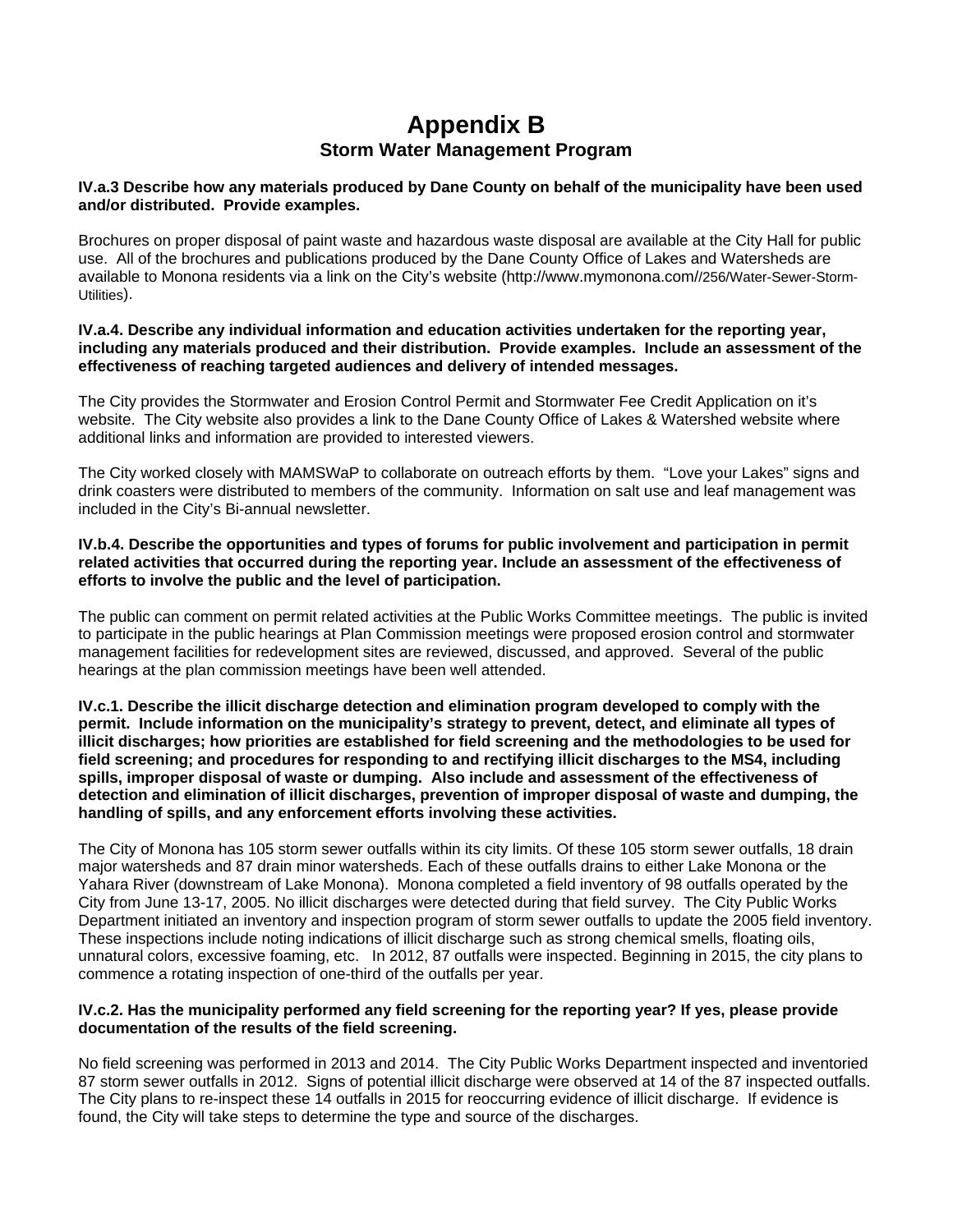## **IV.c.3. Has the municipality investigated any instances of spills, improper disposal of waste or dumping? If yes, please provide documentation of the results of the investigations.**

No.

## **IV.c.4. Describe how the municipality facilitates public reporting of illicit discharges.**

Monona Public Works Department works closely with the Police Department and Fire Department to identify spills and hazardous material releases. When the public reports any illicit discharge activity to the police dispatcher, the Public Works Department is one of the municipal agencies that responds to the report. Monona has also stenciled 104 storm drains in 2004 which facilitates public reporting.

**IV.d.2. Describe the procedures the municipality employs to incorporate timely consideration of potential water quality impacts from construction sites and that ensure implementation of the standards of ss. NR 151.11 and 151.23, Wis. Adm. Code, or equivalent local standards. Be specific of when in the review and approval process this is done, and how the municipality ensures compliance with the standards.** 

The City of Monona requires an Erosion Control Permit for any of the following activities:

- Land disturbing activity in excess of 3,000 square feet;
- Land disturbing activity on a slope of greater than 12%;
- Land disturbing activity that involves the excavation or filling, or a combination of excavation and filling, in excess of 400 cubic yards of material;
- Land disturbing activity that disturbs more than 100 lineal feet of road ditch, grass waterway or other land area where surface drainage flows in a defined open channel; including the placement, repair or removal of any underground pipe, utility or other facility within the cross-section of the channel;
- Any public or private roads or access drives longer than 125 feet;
- Development that requires a subdivision plat, as defined in the applicable local land division ordinance(s);
- Land disturbing activity that disturbs less than 3,000 square feet of land, including the installation of access drives, that the local approval authority determines to have a high risk of soil erosion or water pollution, or that may significantly impact a lake, stream, or wetland area.
- All land disturbing activities in excess of 3,000 square feet and within 500 feet of navigable water as defined by the Wisconsin DNR.

The Monona Plan Commission has a detailed review process for proposed commercial, residential and other redevelopment construction projects. That process includes provisions that require the applicant to meet the City's erosion control and storm water management ordinance standards prior to land disturbance. The City's ordinance requirements are at least as restrictive as those of NR 151. Zoning permits are not issued until the applicant has satisfied all erosion control ordinance requirements.

The City's Director of Public Works and Consulting Engineer work closely with the Building Inspector to review construction site erosion control permit applications prior to site land disturbance as follows:

- a. The City's Consulting Engineer reviews the erosion control plan, permit application, calculations and narrative, and recommends approval by the City's Director of Public Works only after all local erosion control ordinances and State of Wisconsin standards are satisfied. The erosion control permit application includes a "NR 151 Checklist",
- b. A building permit is issued by the building inspector only after an erosion control permit is issued by the City's Director of Public Works (step a),
- c. The City of Monona Building Inspector and Public Works Department staff provides inspections and enforcement of the permit requirements with assistance from the City's Consulting Engineer.

**IV.d.3 . Describe the procedures the municipality employs for the inspection of construction sites and enforcing erosion control standards. Provided documentation of any enforcement actions taken that resulted in the issuance of a stop work order, citation, or summons for a construction site where one or more acre of land is disturbed. Include the name and address of the landowner, the site name and location, date(s) of violation(s), type of violation(s), and the status of resolution of the enforcement action.**

The City of Monona Building Inspector and Public Works Department staff conduct inspections of permitted sites on a weekly basis, and at additional intervals as may be needed due to rainfall events. The City's goal is to work with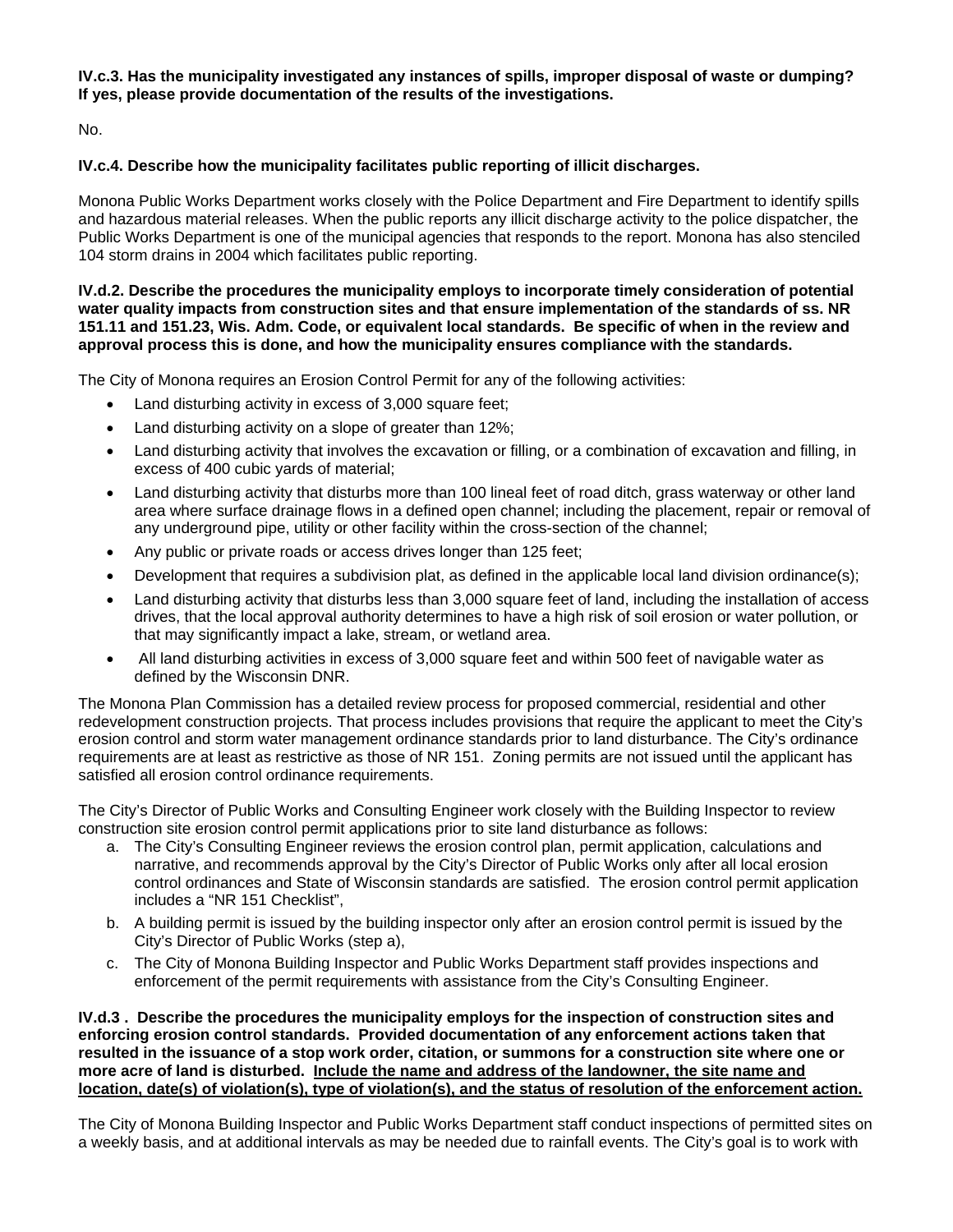developers, contractors, and property owners to help meet the requirements of the permit in a cooperative manner. Typically, any issues are resolved without the need for a stop work order, citation, or summons. No written citations or stop work orders were issued in 2013 or 2014.

#### **IV.d.5. Include an assessment of the municipality's construction site pollution control program effectiveness in meeting the standards of ss. NR 151.11 and 151.23, Wis. Adm. Code, including enforcement efforts.**

The City's permit system, inspections, and enforcement efforts have been effective in meeting the intent and standards of ss. NR 151.11 and 151.23. Adequate effort is spent by the City Building Inspector, Public Works Staff, and the City's Consulting Engineer to ensure properly installed and operating erosion control practices.

#### **IV.e.1. Describe the procedures the municipality employs to incorporate timely consideration of potential water quality impacts from construction sites and that ensure implementation of the standards of ss. NR 151.12 and 151.24, Wis. Adm. Code, or equivalent local standards. Be specific of when in the review and approval process this is done, and how the municipality ensures compliance with the standards.**

The City of Monona requires a Stormwater Management Permit for any of the following activities:

- Any development(s) after August, 2001 that result(s) in the cumulative addition of 20,000 square feet of impervious surface to the site;
- Any development that requires a subdivision plat;
- Any development that requires a certified survey map for property intended for commercial or industrial use;
- Redevelopment exceeds 3000 square feet of land disturbance where site is predominantly developed to commercial, industrial, institutional, or multifamily residential uses.
- Other land development activities, including but not limited to redevelopment or alteration of existing buildings and other structures, that the local approval authority determines may significantly increase downstream runoff volumes, flooding, soil erosion, water pollution or property damage, or significantly impact a lake, stream, or wetland area.

The Monona Plan Commission has a detailed review process for proposed commercial, residential and other redevelopment projects. That process includes provisions that require the applicant to meet the City's erosion control and stormwater management ordinance standards prior to land disturbance. The City's ordinance requirements are at least as restrictive as those of NR 151. Zoning permits are not issued until the applicant has satisfied all erosion control and stormwater management ordinance requirements.

The City's Director of Public Works and Consulting Engineer work closely with the Building Inspector to review erosion control & stormwater management permit applications prior to site land disturbance as follows:

- a. The City's Consulting Engineer reviews the erosion control plan, permit application, calculations and narrative, and recommends approval by the City's Director of Public Works only after all local erosion control ordinances and State of Wisconsin standards are satisfied. The erosion control & stormwater management permit application includes a "NR 151 Checklist",
- b. A building permit is issued by the building inspector only after an erosion control & stormwater management permit is issued by the City's Director of Public Works (step a),
- c. The City of Monona Building Inspector and Public Works Department staff provides inspections and enforcement of the permit requirements with assistance from the City's Consulting Engineer.

**IV.e.2. Describe the procedures the municipality employs for inspecting the construction and installation of storm water best management practices and enforcement actions to ensure compliance with postconstruction storm water management standards. Provided documentation of any enforcement actions taken that resulted in the issuance of a stop work order, citation, or summons for non-compliance with post-construction storm water management standards for sites where one or more acre of land is disturbed. Include the name and address of the landowner, the site name and location, date(s) of violation(s), type of violation(s), and the status of resolution of the enforcement action.**

The City of Monona Building Inspector and/or Public Works Department staff performs a final inspection of each permitted site prior to closing the permit to ensure that the facilities have been installed in accordance with the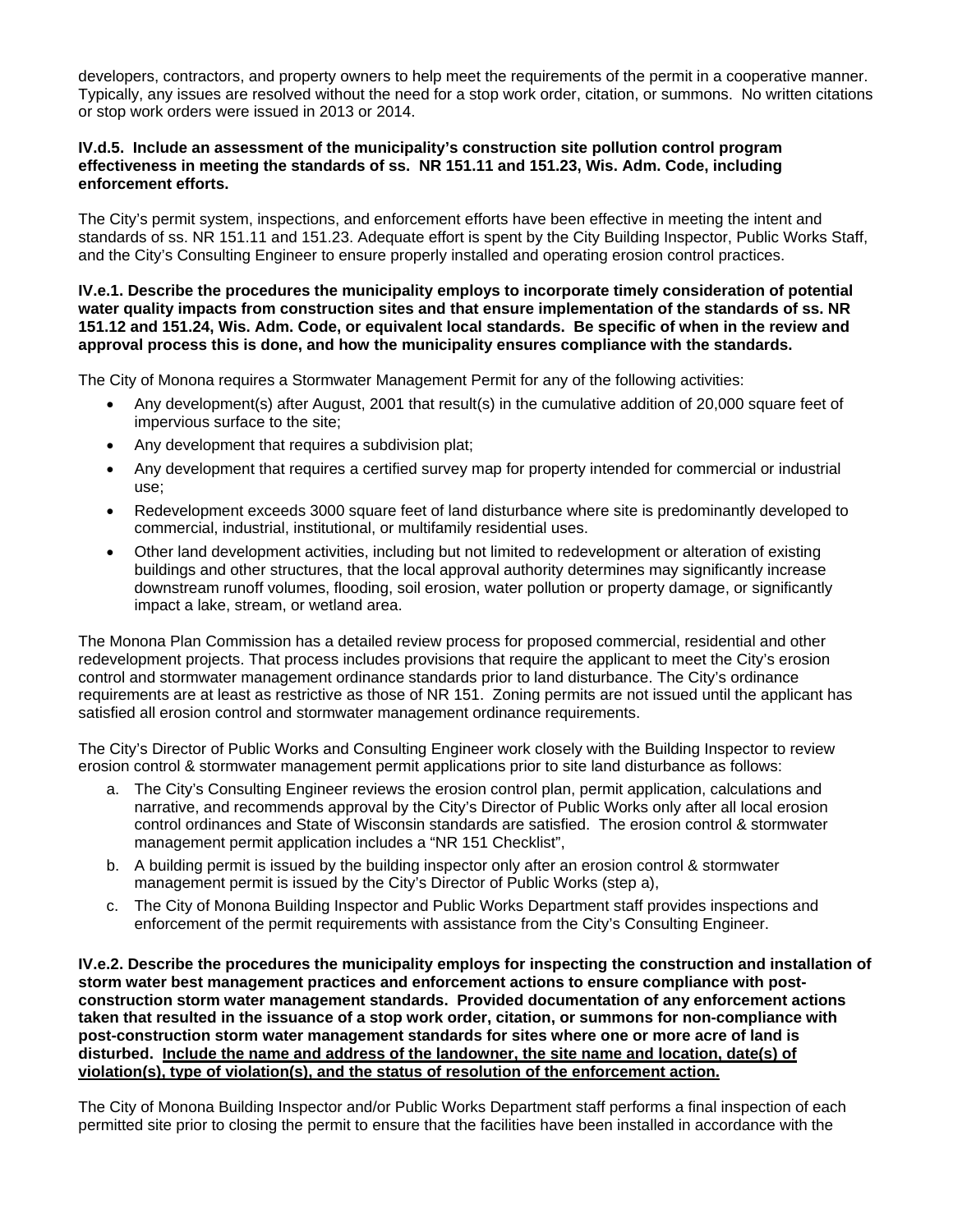original approved plan. In addition, the City's ordinance requires record drawings (as-built plans) of stormwater management facilities. No written citations or stop work orders were issued in 2013 or 2014.

#### **IV.e.4. Include an assessment of the municipality's post-construction site storm water management program effectiveness in meeting the standards of ss. NR 151.12 and 151.24, Wis. Adm. Code, including enforcement efforts.**

The City's stormwater ordinance requires land owners to enter into a stormwater maintenance agreement with the City. This agreement, which is recorded at the Dane County Register of Deeds Office, ensures that the land owner is performing the required maintenance of the stormwater management facilities to ensure that the facilities performance continue to meet the standards of NR 151. The agreements give the City the right to enter the property and inspect the condition of the facilities. If the City finds that the stormwater management facilities are not being maintained, they may complete the maintenance themselves if the owner refuses to do so. The City did not find any private stormwater facilities lacking proper maintenance in 2013 or 2014.

**IV.f.1. List an inventory of long-term storm water best management practices owned, operated, managed, or maintained by the municipality. Include storm water basins, infiltration practices, treatment structures, and other practices for long-term water quality treatment. For each best management practice, provide the name, location, type of practice, and any maintenance activities undertaken for the practice during the reporting year. Also provide a description of the maintenance procedures used and schedules for each long-term storm water best management practice and the approximate amount of solids collected (tons or cubic yards) from any structural control receiving maintenance.** 

The City of Monona has stormwater management facilities at the following locations and completed the listed maintenance in 2013 & 2014:

- a. Lottes Park: Sediment Basin: none in 2013 once in 2014 , 4 cy
- b. Interlake Park: Sediment Basin: twice annually 8 cy & 10 cy
- c. Lake Edge Park: Sediment Basin: twice annually 12 cy & 16 cy
- d. Cove Channel: Sediment Collection Structure: once in 2014, 5 cy
- e. Firemen's Park Sediment Basin: none in 2014

In the future, the City plans to perform the following maintenance:

- a. Lottes Park: Sediment Basin: Inspect 2x's annually. Clean/remove sediment as indicated by inspections.
- b. Interlake Park: Sediment Basin: Inspect 3x's annually. Clean/remove sediment as indicated by inspections.
- c. Lake Edge Park: Sediment Basin: Inspect 3x's annually. Clean/remove sediment as indicated by inspections.
- d. Cove Channel Sediment Collection Structure: Inspect 2x's annually. Clean/remove sediment as indicated by inspections.
- e. Firemen's Park Sediment Basin: Monitor basin sediment levels and clean as needed.
- f. Winnequah Road/Schluter Beach: Installation of sediment removal structures (2) and channel dredging in 2016.

#### **IV.f.2. Describe the procedures used and schedules for catch basin cleaning.**

In 2013 and 2014, Monona inspected all catch basins and performed catch basin cleaning on an as-needed basis. A vacuum truck was used to remove accumulated material from the catch basin sumps.

#### **IV.f.3. Describe the procedures used and schedules for street sweeping.**

Street sweeping is performed from April until late October. All of the streets are completely cleaned on a 3-4 week schedule.

**IV.f.4. Describe the municipality's procedures for roadway snow removal and de-icing. Provide information on what practice and procedures the municipality has implemented in consideration of water quality**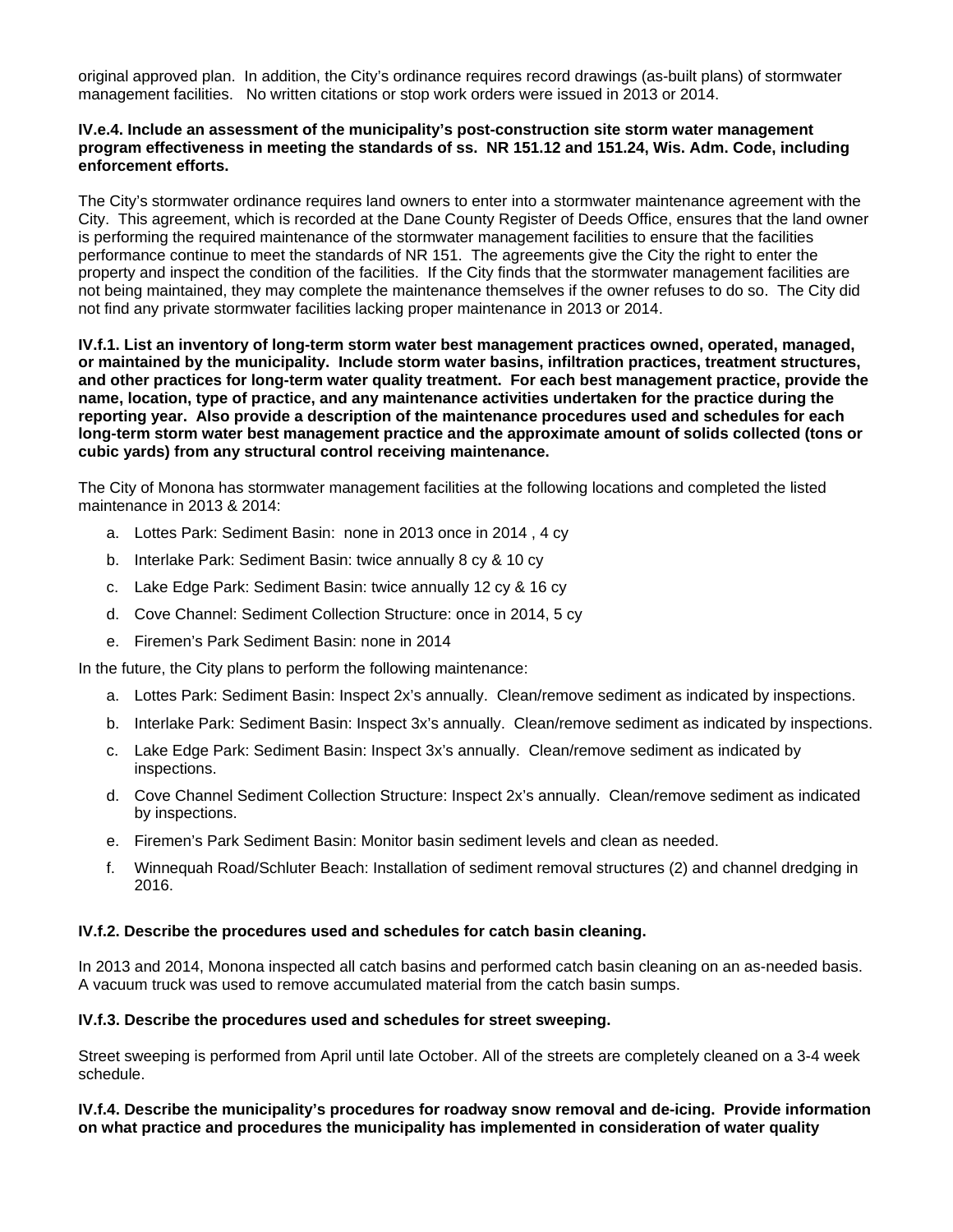#### **impacts from snow removal and de-icing. Include an estimate of the annual amount of salt and/or sand used for roadway de-icing**

Snow plowing and salting is completed on an as needed basis. In 2013 and 2014, approximately 426 and 260 tons of road salt was applied respectively. Also, 3,775 and 1,825 gallons of salt brine was applied as a pre-wetting measure in 2013 & 2014 respectively. The City attempts to limit use of salt to minimize environmental impacts, and has a snow removal policy which limits the use of road salt on less-traveled streets.

## **IV.f.5. Provide the location of all off-site snow disposal locations and describe what practices and procedures are used to protect water quality from snow and ice melt from the disposal site.**

N/A

## **IV.f.6. Provide the locations of all salt storage facilities. Are all salt storage facilities managed in accordance with Chapter TRANS 277, Wis. Adm. Code?**

Monona has a salt storage shed at the Public Works garage at 851 Femrite Dr. The facility is inspected annually by the WDOT for compliance with TRANS 277 without violations.

## **IV.f.8. Describe the municipality's procedures for the collection of leaves, yard waste, and grass clippings, and/or instruction to citizens for on-site management of these items. Provide the location of sites used by the municipality or citizens for the disposal of leaves, yard waste, and grass clippings.**

The City operates a yard waste drop-off site for leaves and grass clippings. The site is open 24 hours a day from spring until winter and is located on Edna Taylor Parkway, between East Broadway and Femrite Drive at the Public Works Garage. The yard waste site does not accept brush, but the City contracts with a private service to offer free brush collection 4 times per year between April and November. Residents are asked to pile their brush on the terrace adjacent to the street.

#### **IV.f.9. Describe the municipality's policies and procedures for the use and application of lawn and garden fertilizers on municipally controlled properties. Include information on how these policies and procedures address pollution prevention efforts.**

The City of Monona does not regularly apply any fertilizers or pesticides to public properties. Pesticide products are only used to treat an infestation problem. The city has a pesticide policy that limits chemical applications to very limited circumstances. The City contracts with Tru-Green to apply fertilizer to Ahuska Park and median islands on Broadway Street.

## **IV.f.10. Describe any local program the municipality employs to regulate the private use of lawn and garden fertilizers.**

Monona does not have local ordinances regulating private use of fertilizers or pesticides.

## **IV.f.11. Include an assessment of the effectiveness of the municipality's pollution prevention efforts through the municipal pollution prevention program.**

Monona has an effective housekeeping program that minimizes pollution from municipal operations.

**IV.g.1. Please list or reference all practices that are currently in place that will be used to meet the TSS reduction percentage reported above. Additionally, please describe any maintenance activities that have occurred for these practices in 2013-14.** 

Please see information presented in **IV.f.1.** above.

**IV.g.2. Describe if the municipality completed an evaluation of all municipal owned or operated structural flood control facilities to determine the feasibility of retrofitting to increase TSS removal.** 

N/A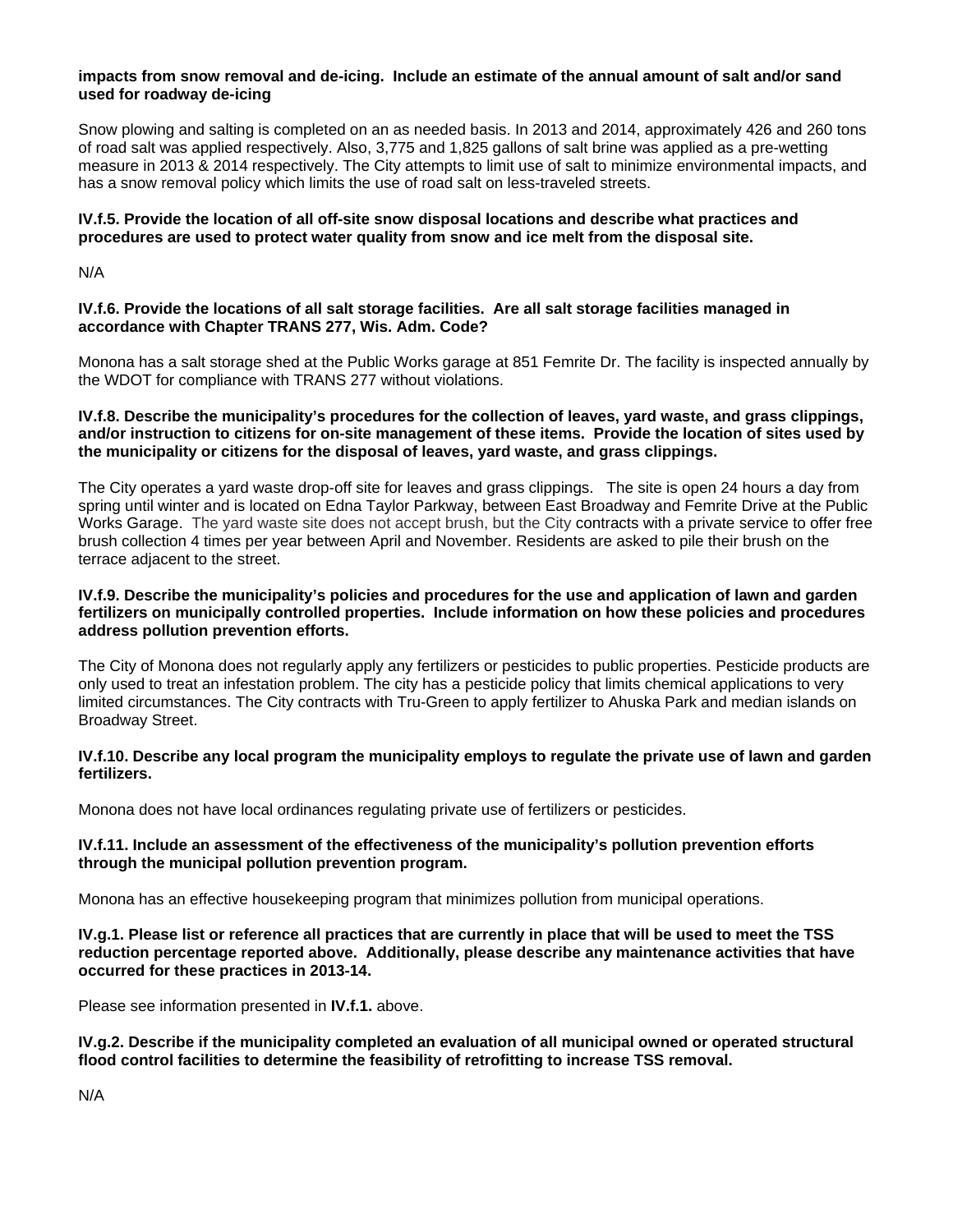## **Appendix C Storm Sewer System Map V.b. (City of Madison only)**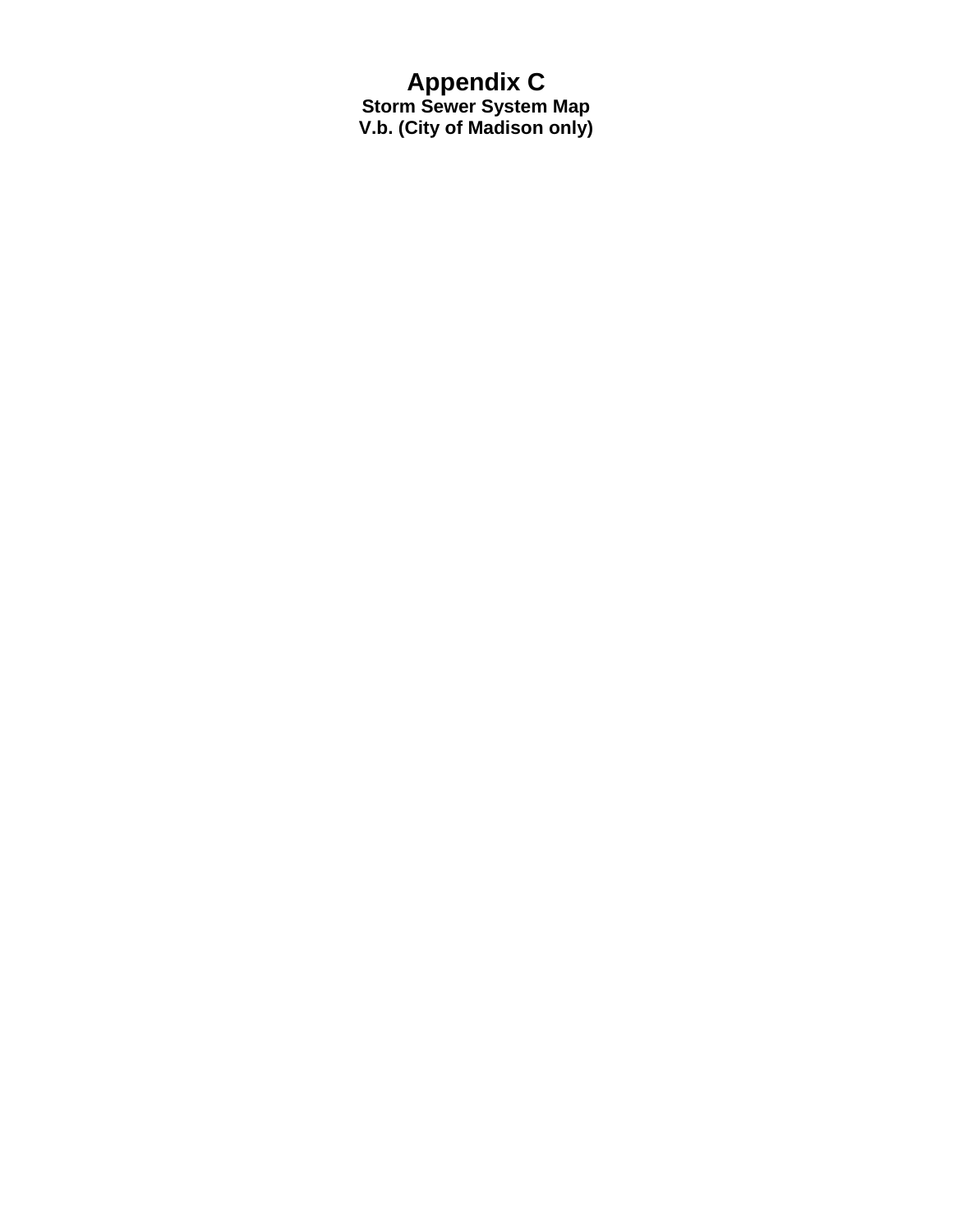# **Appendix D Water Quality Concerns**

**VI.b. If any part of the MS4 discharge to an impaired waterbody listed in accordance with section 303(d)(1) of the federal Clean Water Act, 22 USC § 1313(d)(1)(C), identify the following information:**

**Impaired Waterbody to which the MS4 discharges:** 

Rock River (Yahara Watershed)

 **Description of actions municipality has taken to comply with section A(13) of the MS4 permit for discharges of pollutant(s) of concern to an impaired waterbody:** 

The City of Monona participates in the Yahara Watershed Improvement Network adaptive management pilot project lead by the Madison Metropolitan Sewerage District (MMSD) to reduce phosphorus discharge from the Yahara Watershed required under the Rock River Total Maximum Daily Load (TMDL). Control practices are currently under development and will likely involve a mix of agricultural and urban best management practices (BMPs).

## **VI.c. Identify any known water quality improvements in the receiving water to which the MS4 discharges during the reporting period:**

None known.

**VI.d.** I**dentify any known water quality degradation in the receiving water to which the MS4 discharges during the reporting period and what actions are being taken to improve the water quality in the receiving water:** 

None known.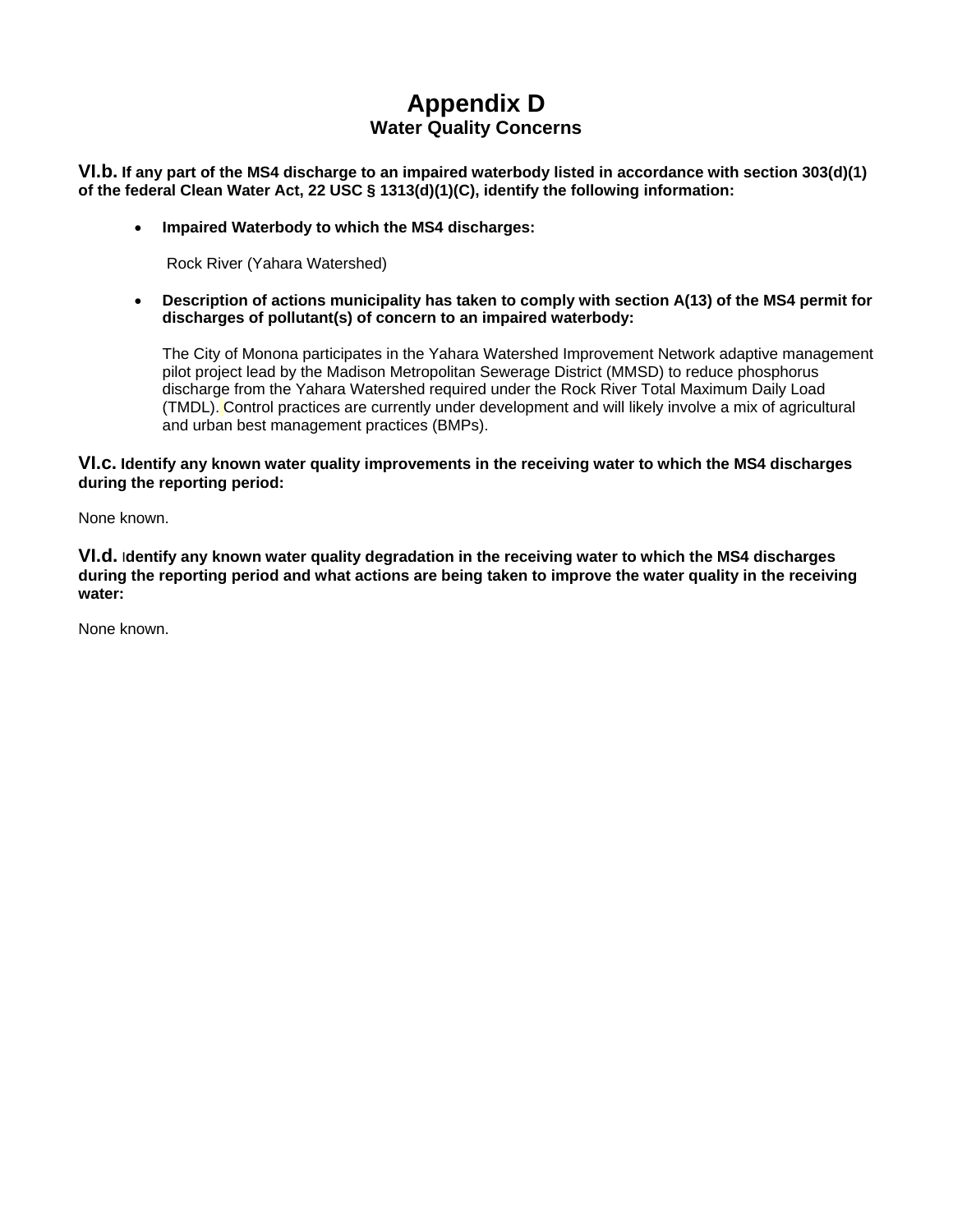# **Appendix E Additional Information**

#### **VII.a. Provide a description of any revisions or proposed revisions to any element of the municipality's storm water management program:**

The City finalized a Master Storm Water Management Plan (SWMP) in December, 2014. This plan was developed to guide the City in selecting the most cost-effective storm water management options to meet the anticipated MS4 stormwater requirements when the permit is renewed. The City will review this plan annually during its budgeting process to plan storm water best management projects that best help it achieve compliance with the upcoming regulatory requirements.

The City Council adopted revisions to the stormwater and erosion control ordinances on December 15, 2014. The intent of the ordinance revisions was to keep the city's stormwater and erosion control ordinances current with Dane County and Wisconsin Department of Natural Resources stormwater and erosion control requirements. Some of the more significant changes included adding a weekly and after every 0.5 inch rainfall event construction site inspection requirement, and updating New Development run-off rate control and infiltration design standards.

## **VII.b. Provide an updated listing and contact information for any new industrial facilities that may be regulated under Subchapter II of NR 216, Wis. Adm. Code, and that have commenced operation during the reporting period:**

The City has permitted no new industrial facilities in 2013 or 2014.

#### **VII.c. Provide a summary of any other activities undertaken to comply with the conditions of this permit or other information you feel the Department of Natural Resources should be aware of:**

In 2014, the City revised their Stormwater Utility ordinance. The revisions changed the basis of the customer charge for storm water services provided by the utility to a per equivalent runoff unit (ERU) basis. The revisions defined one ERU as the statistical average impervious area of a Single-Family Unit Residential Property within the City.

## **VII.f. Provide a description of the storm water utility and any additional information that will assist the Department of Natural Resources in understanding how the utility works in your municipality:**

The City of Monona Common Council finds that the management of stormwater and other surface water discharges within the Yahara River and Lake Monona Watershed is a matter that affects the health, safety and welfare of the city, its citizens and businesses and others in the surrounding area. The cost of operating and maintaining the city stormwater management system and financing necessary repairs, replacements, improvements and extensions thereof should, to the extent practicable, be allocated in relationship to the services and benefits received from the system. In order to protect the health, safety and welfare of the public, the Common Council established a stormwater utility and established the rates for stormwater management services pursuant to authority granted by Chapters 62 and 66 of the Wisconsin Statutes. The city, acting through the stormwater utility, may acquire, construct, lease, own, operate, maintain, extend, expand, replace, clean, dredge, repair, conduct, manage and finance such facilities, operations and activities, as are deemed by the city to be proper and reasonably necessary for a system of storm and surface water management. These facilities may include, without limitation due to enumeration, surface and underground drainage facilities, sewers, watercourses, retaining walls, ponds, basins, streets, roads, ditches and such other facilities as will support a stormwater management system.

The operation of the stormwater utility shall be under the general supervision of the Public Works Committee and the Common Council. The Public Works Director or his/her designee will oversee and be in charge of the day to day operations of the utility.

There is a charge for storm water services to all lots and parcels of land within the municipal boundaries of the City. The charge schedule is based on a rate per equivalent runoff unit (ERU). The number of ERUs assigned to a property is determined by the Public Works Director based upon the property's actual impervious area (in square feet) divided by the 1 ERU equivalent area (in square feet). One ERU is the statistical average impervious area of a Single-Family Unit Residential Property within the City.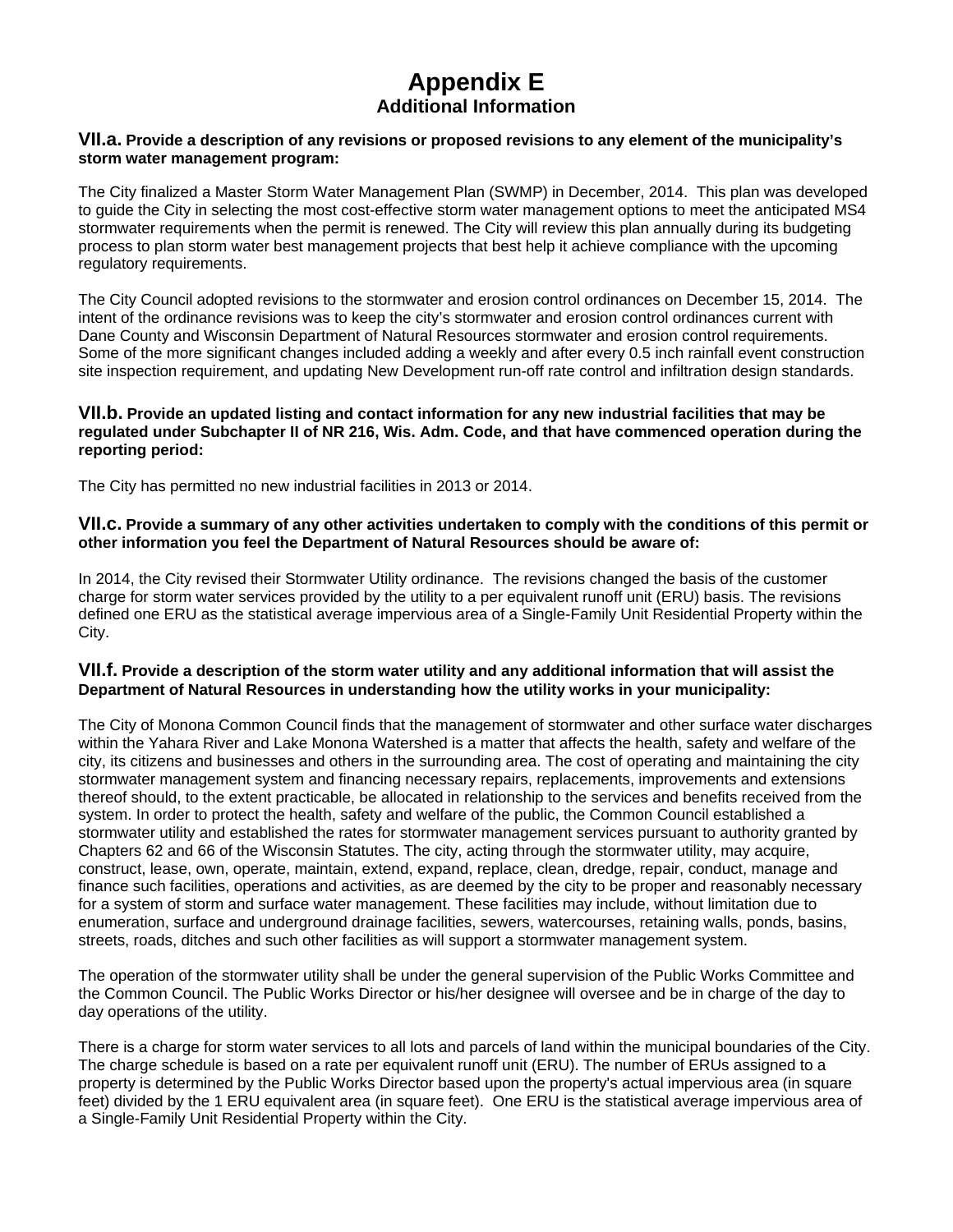

# Water, Sewer & Storm Utilities

## **Services**

The utility division of the public works department operates and maintains the water supply and distribution system, the sanitary sewer collections system, and the storm water collection system.

## Do Your Part to Protect Our Water and Collection **Systems**

There are ways you can help to protect our public collection systems.

Never flush anything down your toilets except toilet paper and human waste. Even items that are marketed as "flushable" have the potential to clog in the collection systems and cause back-ups. Read [more...](http://www.madsewer.org/Portals/0/Education/PollutionPrevention/MMSDDoNotFlush.pdf)

The sewers in our streets are part of our storm water collection system which discharges into our lakes. Leaves, grass clippings, litter, etc. in the gutters will flow into the storm water collection system and into our lakes, causing weed growth and pollution. You can help by mulching your grass clippings into your lawn, sweeping or blowing any grass clippings off the street and out of the gutters, eliminating or minimizing your use of fertilizer on your lawn, and keeping leaves out of the streets and gutters. In addition, never pour anything into the gutters or sewers, including waste oil, detergents, or chemicals.

## City of Monona's Municipal Separate Stormwater Sewer System Permit (MS4)

The Federal Clean Water Act requires certain communities with stormwater systems that discharge to a lake or stream to obtain a permit for the discharge. Information on the requirements for an MS4 permit can be found by clicking

# [Alert Center](http://www.mymonona.com/AlertCenter.aspx?CID=9,)

There are no alerts at this time.

# Contact Us

Monona Water Utility 5211 Schluter Rd. Monona, WI 53716 608-222-2525

Dan Stephany Director of Public **Works** 608-222-2525 [Email](mailto:%20dstephany@ci.monona.wi.us)

Bob Jacobs Utilities Foreman 608-222-2525 [Email](mailto:%20bjacobs@ci.monona.wi.us)

Michelle Rosemeyer Utility Billing Clerk 608-222-2525 **[Email](mailto:%20mrosemeyer@ci.monona.wi.us)** 

# For water

emergencies during business hours (Mon-Fri, 8 am-5 pm), call 608-222-2525.

For water emergencies during non-business hours, contact Monona Emergency Dispatch at 608-222-0463.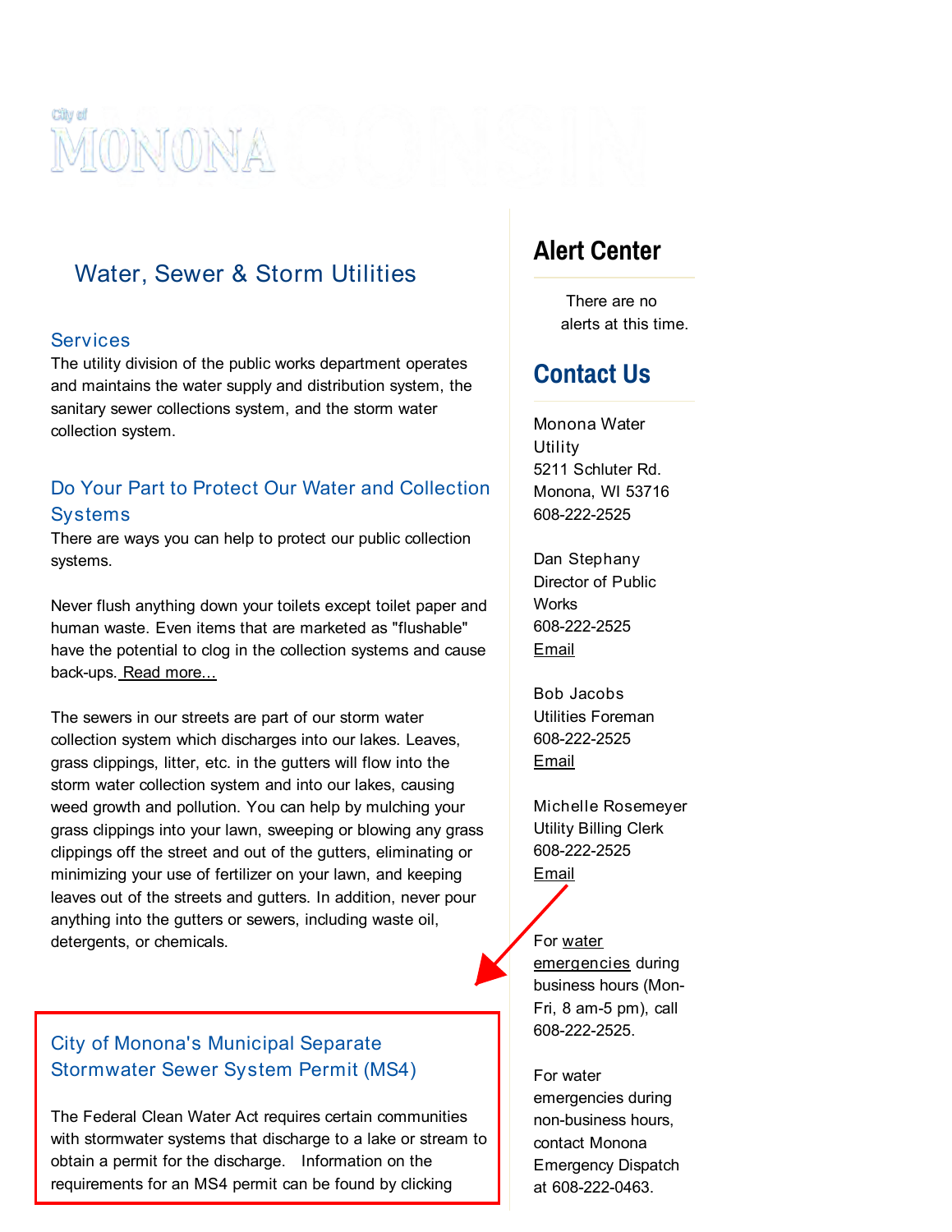

The City of Monona's current MS4 permit can be found [here.](http://www.mymonona.com/DocumentCenter/View/2727)

The City recently applied for a renewal of their permit and should have a new permit issued in 2015. The new permit will include new, more stringent pollutant reduction standards. The City is currently working with [MAMSWaP](http://www.myfairlakes.com/mamswap.aspx) and [YaharaWINS](http://www.madsewer.org/Programs-Initiatives/Yahara-WINs) to achieve work to achieve its new permit standards.

## Stormwater Management Plan

In 2014, the City of Monona obtained a grant from the State of Wisconsin Department of Natural Resources to develop a Stormwater Management Plan. This high level planning document will be used to help guide decision makers in selecting the best stormwater management solutions to improve water quality and meet the goals of the City's MS4 permit. The plan can be found [here.](http://www.mymonona.com/DocumentCenter/View/2728)

Additional Information and Resources on Storm Water Management:

Dane County Lakes and Watersheds [Publications](http://www.danewaters.com/press/brochures.aspx)

Dane County Lakes and Watersheds [Commission](http://www.danewaters.com/)

Dane County Water Resource [Engineering](http://lwrd.countyofdane.com/wred/default.aspx#container) Department

[MyFairLakes.com](http://www.myfairlakes.com/default.aspx)

Select [Language](javascript:void(0)) | ▼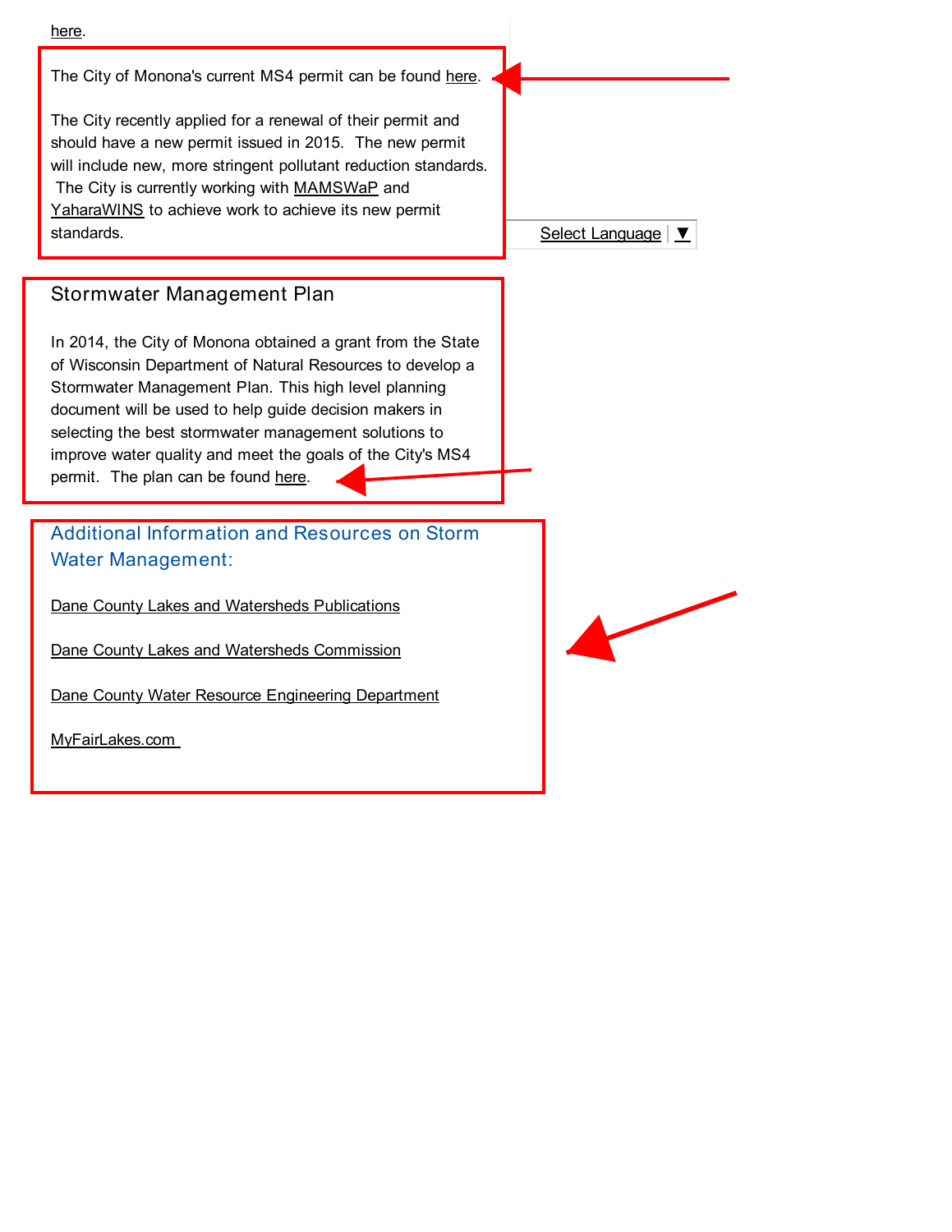

Public Works Documents & Downloads All [Archives](http://www.mymonona.com/Archive.aspx)

- **E** Cross [Connection](http://www.mymonona.com/Archive.aspx?ADID=91) Info. for Residential Water Users
- Mailbox [Placement](http://www.mymonona.com/Archive.aspx?ADID=98) and Damage Policy
- **E** City of Monona Snow and Ice [Removal](http://www.mymonona.com/Archive.aspx?ADID=90) Policy
- **[Excavation](http://www.mymonona.com/Archive.aspx?ADID=96) Permit Right of Way**
- Water [Disconnection](http://www.mymonona.com/Archive.aspx?ADID=101) Policy, effective 3-15-13
- **E** City of [Monona](http://www.mymonona.com/Archive.aspx?ADID=89) Annex to 2009 Dane County Hazard Mi
- **B** DRAFT Residential Traffic [Management](http://www.mymonona.com/Archive.aspx?ADID=93) Program
- [Stormwater](http://www.mymonona.com/Archive.aspx?ADID=99) Fee Credit Application
- **Exp.** Erosion Control [Stormwater](http://www.mymonona.com/Archive.aspx?ADID=95) Permit
- **B** [Driveway](http://www.mymonona.com/Archive.aspx?ADID=94) Permit
- **E Damage [Assessment](http://www.mymonona.com/Archive.aspx?ADID=92) Form**
- **E** Tips for dealing with sewer [backups](http://www.mymonona.com/Archive.aspx?ADID=100)
- **A** [Flooding](http://www.mymonona.com/Archive.aspx?ADID=97)

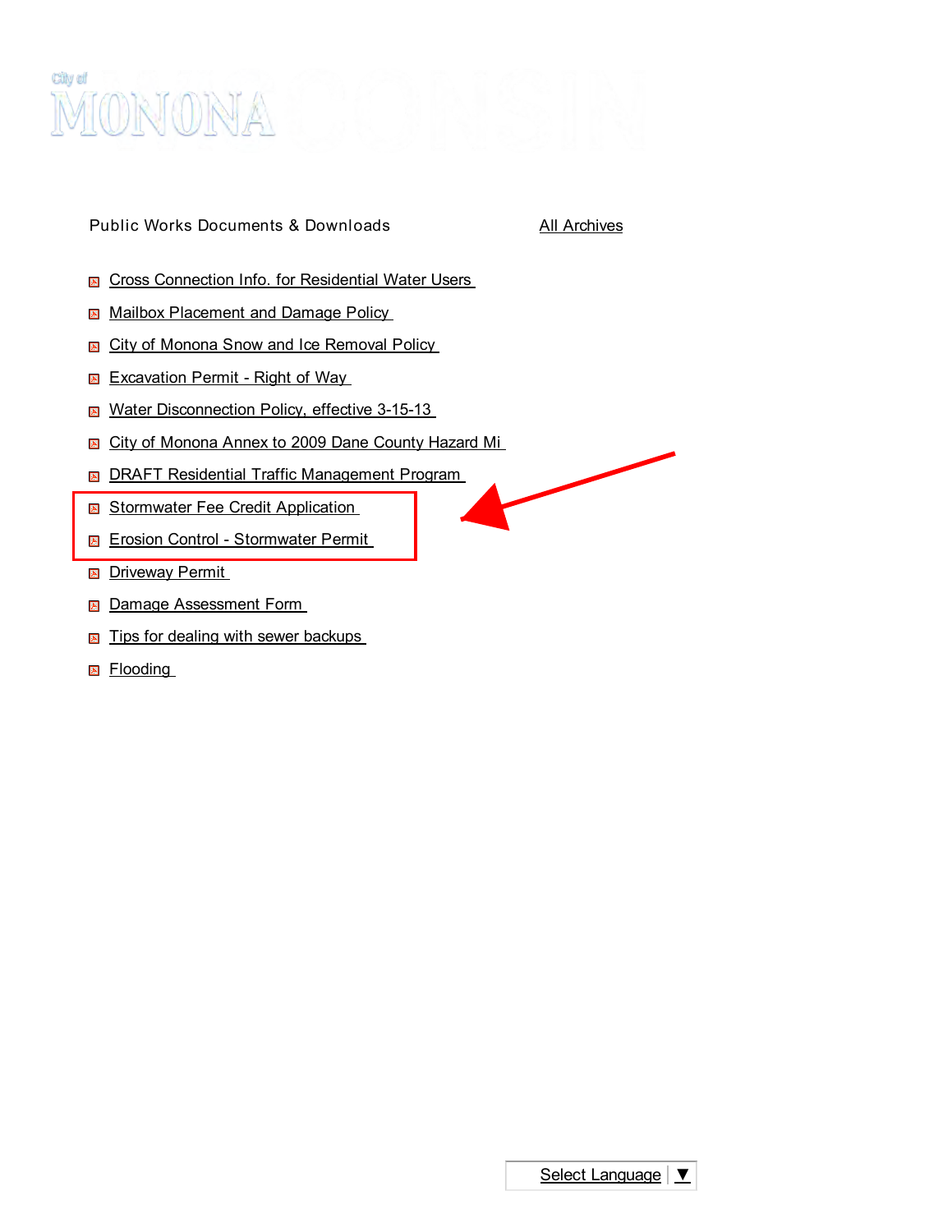2/26/2015 Brochures and Publications - Office of Lakes and Watersheds - Dane County, Wisconsin

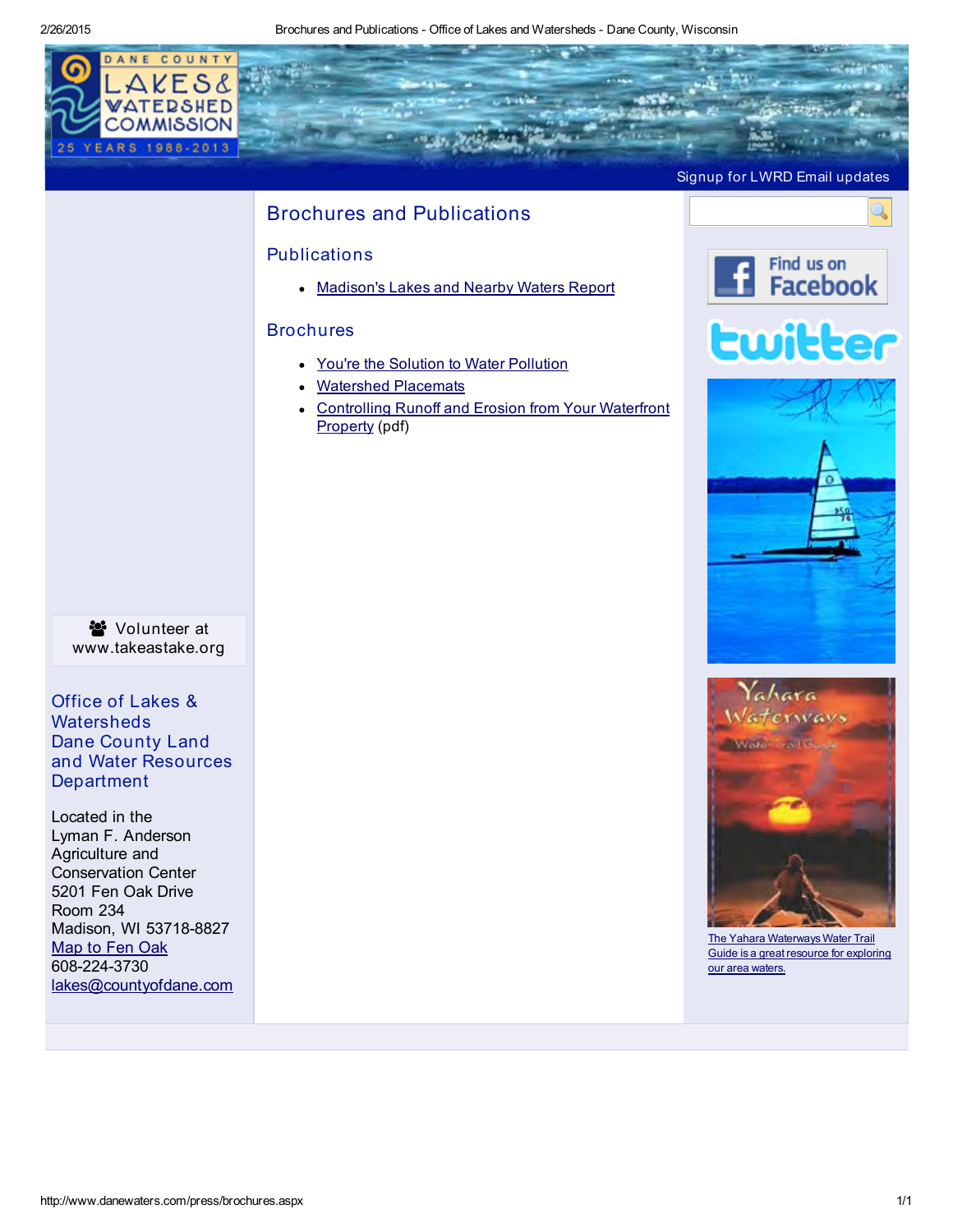2/26/2015 You're the Solution to Water Pollution - Office of Lakes and Watersheds - Dane County, Wisconsin



Dane [County](http://www.countyofdane.com/) > Land & Water [Resources](http://www.countyofdane.com/lwrd) > Office of Lakes & [Watersheds](http://www.danewaters.com/) > Press & [Publications](http://www.danewaters.com/press/default.aspx) > You're the Solution to Water

#### [Home](http://www.danewaters.com/default.aspx)

Pollution

| Lakes & Watershed<br>Commission     |  |
|-------------------------------------|--|
| Stormwater & Erosion<br>Control     |  |
| Recreation                          |  |
| Dane County Waters                  |  |
| <b>Water Resource</b><br>Management |  |
| Events                              |  |
| What You Can Do/Get<br>Involved     |  |
| Press & Publications                |  |
| Press Releases                      |  |
| Useful Links                        |  |
| Contact Us                          |  |
| Site Map                            |  |

 Volunteer at [www.takeastake.org](http://www.takeastake.org/)

## Office of Lakes & **Watersheds** Dane County Land and Water Resources **Department**

Located in the Lyman F. Anderson Agriculture and Conservation Center 5201 Fen Oak Drive Room 234 Madison, WI 53718-8827 [Map](http://www.danewaters.com/location.aspx) to Fen Oak 608-224-3730 [lakes@countyofdane.com](mailto:lakes@countyofdane.com)

## You're the Solution to Water [Pollution](http://www.danewaters.com/about/contact.aspx?a=0)

The Dane [County](http://www.danewaters.com/events/meetings.aspx) Lakes and Watershed [Commission](http://dnr.wi.gov/lakes/bluegreenalgae/?a=2) has made a series of [publicatio](http://www.danewaters.com/business/consultant.aspx)ns on water quality [available](http://www.publichealthmdc.com/environmental/water/beaches/) to groups and [organizations](http://lwrd.countyofdane.com/wred/Assistance/ec_manual.aspx) involved in protecting and [enhancing](http://www.myfairlakes.com/mamswap.aspx) [water](http://www.countyofdane.com/lwrd/parks/aquatic_plant_harvesting.aspx) [resources](http://www.danewaters.com/private/PropertyNumbering.aspx) in Dane County.

"You're the [Solution](http://www.myfairlakes.com/?a=1) to Water [Pollution"](http://www.danewaters.com/private/PropertyNumbering.aspx?a=0) series take a [humorous](http://www.danewaters.com/events/plantsale.aspx?a=0) look at how individual [actions](http://www.danewaters.com/resource/maps.aspx) around the home can impact our water [resources](http://www.danesheriff.com/marine_trail.aspx) and gives [suggestions](http://www.myfairlakes.com/plantDane.aspx?a=1) on how to make a [positive](http://www.danewaters.com/management/water_body_classification.aspx) impact. "You're the [Solution"](http://www.countyofdane.com/slow_no_wake.aspx) is the main [brochure](http://www.danewaters.com/nalms_info.aspx) with four supporti[ng](http://www.danewaters.com/YaharaLakes.aspx) [pamphlets](http://www.danewaters.com/resource/research_reports.aspx) that have more [detail](http://www.danewaters.com/events/PaddleToWork.aspx) about each [action.](http://www.countyofdane.com/lwrd/landconservation/ylag.aspx)



[Groups](http://www.danewaters.com/YaharaLakesLegacyPartnership.aspx) may order the brochures free of [charge.](http://www.danewaters.com/events/awards.aspx?a=0) There's even room for your [organiz](http://www.countyofdane.com/lwrd/parks/aquatic_plant_harvesting.aspx?a=0)ation's stamp or sticker on the back of each [above](http://www.danewaters.com/articles/WilliamsonBridge.aspx?a=0) the Lakes and [Watershed](http://www.danewaters.com/events/tas.aspx) [Commission's](http://www.danewaters.com/resource/YaharaWatershedInitiativesBriefings.aspx) contact info. [They're](http://pdf.countyofdane.com/myfairlakes/2012_Plant_Dane_workshop_brochure.pdf) great to help get the water quality [message](http://www.danewaters.com/private/teachers.aspx) out at your next event or [meeting](http://www.danewaters.com/events/tslSchedule.aspx) or to have on hand at your office. [Countertop](http://www.danewaters.com/articles/WhatKindOfLakes.aspx) distribution boards hold two [different](http://www.danewaters.com/articles/Shoreland.aspx) b[rochures](http://pdf.countyofdane.com/lwrd/lakes/TAS_Event_Form.pdf) and are also [available.](http://www.danewaters.com/business/danestewards.aspx)

With the county-wide stormwater [ordinance](http://www.danewaters.com/articles/WilliamsonBridge.aspx) now in affect, these brochures bring attention to the [valuable](http://www.danewaters.com/articles/HistoryandSetting.aspx) water resources of Dane County. There are two different forms that can be used for this brochure series:

- Order [brochures](http://www.danewaters.com/pdf/20030731_ytsorderform.pdf) from this series (PDF)
- Let us know ways that you have used this [brochure](http://www.danewaters.com/pdf/20030731_ytsuseform.pdf) series (PDF)

To submit these forms to us, you may fax them to (608) 246-3898; mail them to Dane County Office of Lakes and **Watersheds** 

5201 Fen Oak Dr., Room 234 -- Madison, WI 53718-8827; or email your request to [lakes@co.dane.wi.us.](mailto:lakes@co.dane.wi.us)



Signup for LWRD Email [updates](http://visitor.r20.constantcontact.com/d.jsp?llr=yvz78crab&p=oi&m=1117861603000&sit=7bjl8n7ib&f=edc69054-fcdf-4d7c-b016-b2f6af1ec834)



The Yahara [Waterways](http://www.danewaters.com/YaharaWaterTrail.aspx) Water Trail Guide is a great rest our area waters.